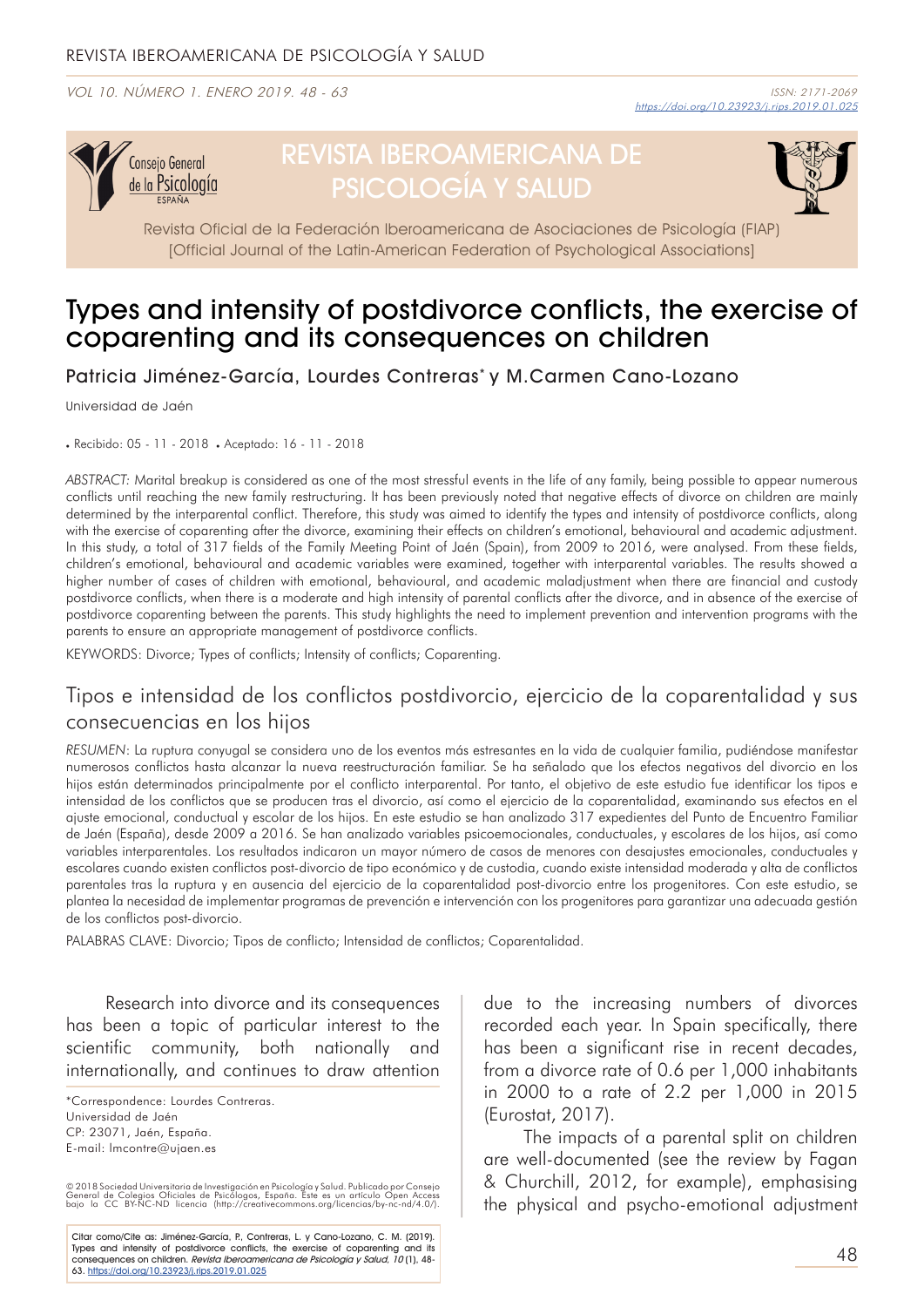required (Corrás et al., 2017; Martiñón et al., 2017). A recent study undertaken among the Spanish population shows that the separation of parents has a negative impact on children and teenagers, giving rise to poorer psychological, emotional, social and academic adjustment (Seijo, Fariña, Corrás, Novo, & Arce, 2016).

However, the impact of divorce is not the same in all cases (Overbeek et al., 2006). Indeed, trends in research into the impacts of divorce on children have been evolving in recent years, with a more complex and less linear perspective on the topic adopted. In this way, it is suggested that the negative impacts on children do not come from the divorce itself, but instead from other concurrent or mediating variables (Rappaport, 2013), such as the adaptation of parents to the divorce (Yárnoz-Yaben, Comino, & Garmendia, 2012) or interparental conflict (Contreras & Cano-Lozano, 2016; Cutrín, Gómez-Fraguela, Maneiro, & Sobral, 2017; McIntosh & Long, 2005; Guillén, Roth, Alfaro, & Fernández, 2015; Landsford, 2009; Overbeek et al., 2006; Zemp, Bodenmann, & Cummings, 2016). More specifically, Yárnoz-Yaben et al. (2012) found that the behavioural problems observed in children following divorce (both externalising and internalising) were negatively correlated with the post-divorce adaptation of their parents. More recently, Arkes (2015) undertook a study using data from the National Longitudinal Survey of Youth of 1979 and the Child and Young Adult Survey. The author discovered that the effects of divorce on the behavioural and academic adjustment (behavioural problems) of children begin before the divorce itself takes place (2-4 years earlier), potentially due to existing parental conflict, and that these effects continue for at least two years after the divorce, although they tend to diminish over time.

In this sense, it is widely acknowledged that marital breakdown is considered to be one of the most stressful events in the life of any family, with numerous conflicts likely to arise before a new family structure is established (Amato, 2000). On many occasions, separations and divorces which were originally resolved amicably develop over time into a legal process, due largely to the dynamic nature of interpersonal relationships. In particular, in splits which result in postdivorce conflict, interparental disputes frequently continue over long periods of time, while other family members are immersed in this traumatic situation (Arch, 2010; Kelly, 2003; McIntosh & Long, 2005) Some authors suggest that divorce is inherently conflictual, as conflict represents an intrinsic part of the process of the end of a relationship and of the emotional separation of a couple (Arce, Fariña, & Seijo, 2005; Yárnoz-Yaben, 2010).

Although the types of conflict present are not always the same, nor do they all provoke the same impact, the most common issues are related to the distribution of assets, the residence of children, care and custody, visiting arrangements and alimony (Arce et al., 2005). In this regard, Yárnoz-Yaben (2010) summarises the approaches adopted by Hopper (2001) and Markham, Ganong, & Coleman (2007) to the different types of conflict which occur following divorce: symbolic conflicts, regarding financial matters, custody (relating both to the concepts of care and custody of children, as well as the regulation of parent-child relationships), decisions to be taken with regard to children (disagreements between parents regarding the different areas of children's lives) and conflicts deriving from role redefinition. Concerning symbolic conflicts, Yárnoz-Yaben (2013) suggests that the profound value often accorded to marriage, including the idea that it is for life, creates the problem of rediscovering meaning in the demise of the couple. As such, an intense moral preoccupation may arise in the form of feelings of betrayal, shame, guilt and stigma in the context of divorce and its symbolic value (Hopper, 2001). With regard to the redefinition of roles, authors such as Madden-Derdich, Leornard, & Cristopher (1999) and Madden-Derdich & Leonard (2000) suggest that a significant source of conflict following divorce is related to the difficult task of renouncing the marital role while finding effective ways of performing a parental role. Therefore, this type of conflict arises when parents are unable to establish new relationship patterns and to negotiate the limits which differentiate their role as parents from their relationship as ex-partners.

However, there are very few studies on the most common types of conflict and their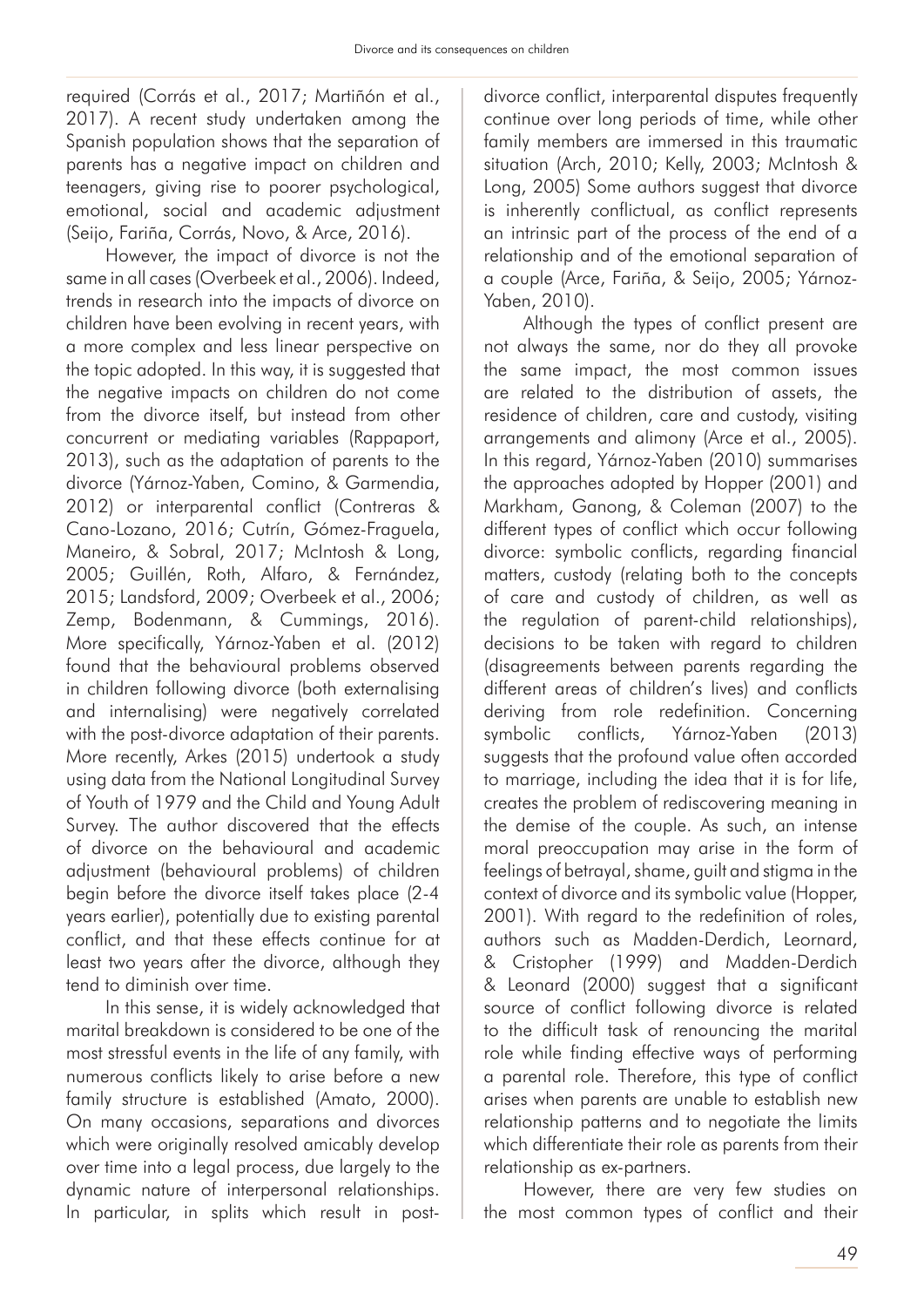impact on children. Some authors state that following divorce, it is common for some families to continue experiencing conflict relating to financial matters, coparenting and visiting arrangements (Chen & George, 2005). Bonach (2005) undertook a study of 135 participants who were undergoing processes of separation and/or divorce and who had underage children, finding that the most common points of conflict were related to visiting arrangements for children and financial matters. Indeed, it has been found that conflicts relating to the pattern of contact and relationships to be established between parents and children following separation or divorce are among the most difficult to resolve and have a greater impact on the family, particularly on children (Galatzer-Levy & Krauss, 1999).

The literature on the topic also indicates that the level and intensity of conflict between parents during marriage is an indicator of postdivorce hostility and the most decisive factor in the post-divorce adjustment of children (see review by Mitcham-Smith & Henry, 2007). As Amato (2010) points out, other studies suggest that the consequences of divorce for children depend on the quality of intra-family relationships prior to the divorce. For example, in situations in which divorce represents an end to a conflictual marriage, few changes are observed in children, or improvements in their wellbeing may even be noted (Amato, 2000). The children of divorced parents who escape exposure to interparental conflict once cohabitation ceases may experience a better adjustment in the long term than those whose parents remain in marriages with high levels of conflict (Landsford, 2009). On the other hand, many couples who divorce due to the high levels of conflict between them maintain this degree of conflict after the divorce, with clear negative repercussions for their children's adjustment (Chen & George, 2005).

Some authors indicate that certain postdivorce relationships are so conflictual that they may even become destructive (Davies et al., 2002), representing the most negative aspect of this process, marked by aggression, hostility and disparagement, causing a prolongation of the conflict and rendering it harder to resolve (López-Larrosa, Sánchez-Souto, & Mendiri, 2012). In this sense, highly conflictual postdivorce relationships are those in which there are a large number of recurrent legal disputes, verbal and/or physical aggression, with a high degree of anger and mistrust, difficulties in focusing on the needs of children as separate from the needs of the parents, and problems with coparenting and communicating about children following the divorce (Bacon & McKenzie, 2004). Similarly, Yárnoz-Yaben et al. (2012) found that the children of separated/divorced parents with above average levels of conflict showed a clear tendency to display more internalising problems.

Closely linked to this issue is the practice of coparenting following divorce, which has been demonstrated to be inversely correlated with conflict between parents (Markham & Coleman, 2012). A coparenting relationship may be defined as "one in which the two parents interact positively, cooperate with one another and maintain a relationship of mutual support focused primarily on the parenting of their children, both playing an active role in their children's lives" (Ahrons, 1981, cited in Yárnoz-Yaben, 2010, p. 296-297). Therefore, it has been shown that children will adapt to the end of their parents' relationship with a lesser sense of loss if both parents are actively involved in their lives following the divorce (Morgado, 2010). This involvement appears to be mediated by the quality of the post-divorce relationship between parents (Choi & Pyun, 2014). Moreover, a recent meta-analysis conducted by Adamsons & Johnston (2013) found that the involvement of non-custodial parents in the different areas of their children's lives was strongly associated with good academic, social, emotional and behavioural adjustment.

Thus, while there is abundant literature on the consequences of divorce for children, as well as on the impact of post-divorce interparental conflict, there is a lack of studies which analyse the differential effect of different types of postdivorce conflict on the emotional, behavioural and academic adjustment of children. As such, it is important to explore further these post-divorce dynamics and their influence on children's adaptation. As a result, the aim of this study is to identify the types and intensity of conflicts arising after divorce, as well as the practice of coparenting, examining their impact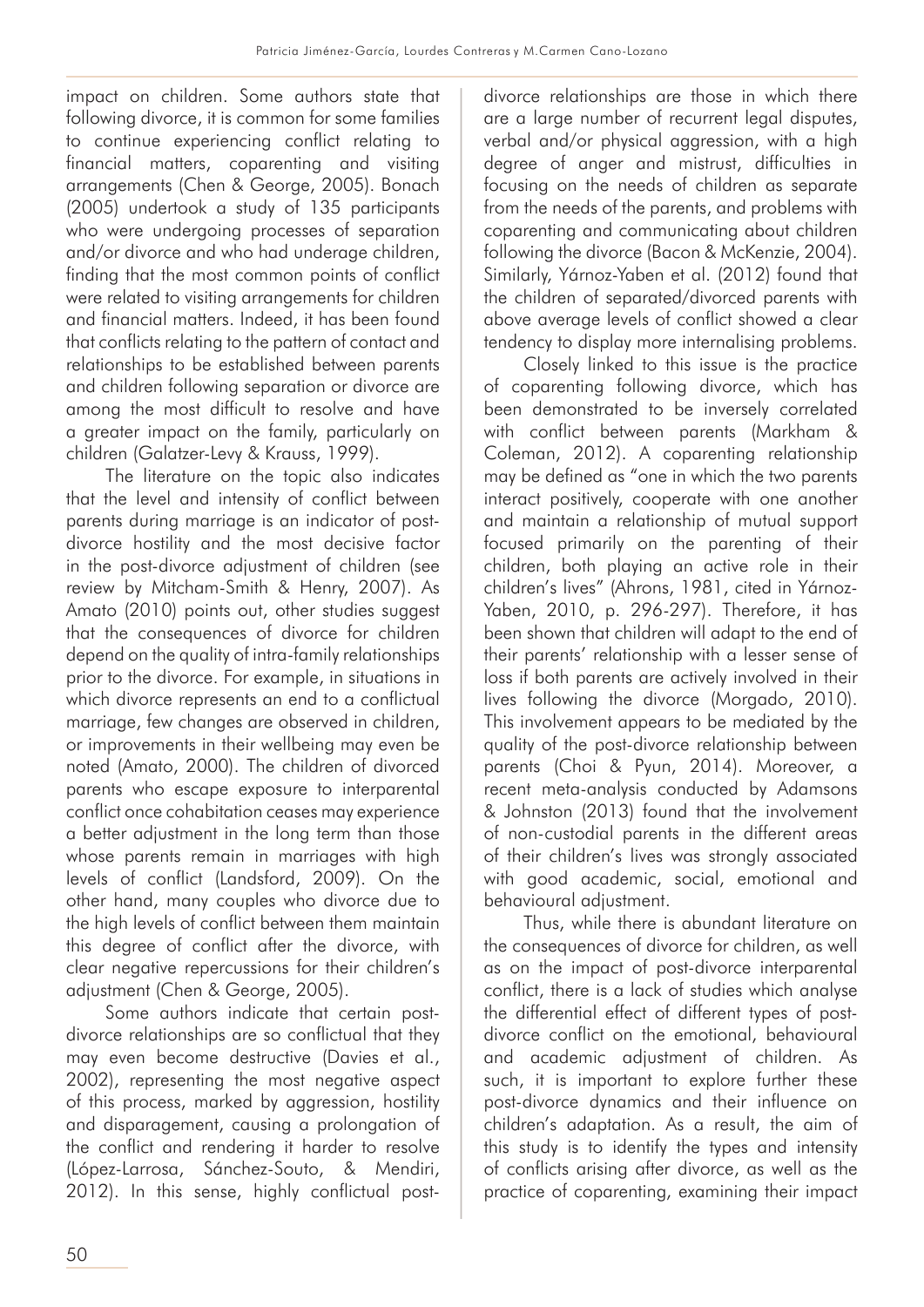on the emotional, behavioural and educational adjustment of children. An ideal context in which to examine post-divorce conflicts are the Family Meeting Points, which are public and specialized services, with a professional multidisciplinary team, to guarantee compliance with the agreed visiting arrangements established by court ruling. These temporary services are used when family relationships are difficult to maintain or take place in an environment of parental conflict after a separation/divorce process, and they are intended to serve as a neutral space to guarantee the essential right of minors to bond with their parents and relatives, following a separation, divorce or other instances of disruption to family cohabitation. It is in these spaces that this research was conducted.

On the basis of the existing literature, the following hypotheses are advanced in this study: although the differential impact of the different types of post-divorce conflict on children have not been specifically studied, it has been noted that the most difficult post-divorce conflicts to resolve and those which have a greater impact on the family, particularly upon children, are related to the visiting arrangements of the children (Galatzer-Levy & Krauss, 1999). In this manner, a larger number of cases of impacted emotional, behavioural and educational adjustment may be expected in this type of conflict compared with other types of conflict (Hypothesis 1). Besides, when there are higher levels of post-divorce conflict between parents, there will be a larger number of cases of children affected emotionally, behaviourally and educationally, in comparison with lower levels of conflict (Chen & George, 2005; Yárnoz-Yaben et al., 2012) (Hypothesis 2). A larger number of cases of emotionally, behaviourally and educationally affected children may also be expected in the absence of coparenting between parents, in comparison with the presence of coparenting (Adamsons & Jonhston, 2013; Morgado, 2010) (Hypothesis 3). As a result, it is considered that conflicts surrounding care and custody, high levels of conflict and the absence of coparenting will be the best predictors of emotional, behavioural and educational impact on children (Hypothesis 4).

## **METHOD**

#### •PROTOCOLS

A total of 317 legal files from the Family Meeting Point of Jaén, a province in the south of Spain, corresponding to the period from 2009 to 2016 were analysed. This files refer exclusively to families in separation/divorce processes. The sample included 449 children (52.3% girls y 47.7% boys, *M age* = 6.54, *SD* = 1.16). From them, 45.2% were younger than 6 years old, the 39.4% were aged between 6 and 10 years, the 12.0% were aged between 11 and 15 years and 3.3% were older of 15 years. From the legal files analysed, the 90.4% of women had the guardianship of their children, whereas the 9.4% of fathers and the 0.2% of grand parents had the guardianship. Regarding the number of children, 60.7% of these families had a single child, 30.2% had two children and 9.1% had three child or more.

### •DESIGN AND PROCEDURE

In this *ex post facto* study (Montero & León, 2007), the information included in the legal files from the Family Meeting Service of Jaén has been analysed, together with the initial psychological assessment carried out by the Psychosocial Team who was working at this Service. These files contained the following documents: forensic psychological reports, interviews with the parents, psychosocial assessment carried out by the Psychosocial Team (they weekly determine the psychological state of the children and the parents' ability to solve conflicts), school reports, which parent has the custody, number of children, and finally, ages and sexes of the children who attend to this Service.

To ensure the inter-rater reliability, a second researcher conducted a review of the 10% of the judicial files, randomly selected. After the second review, some of the variables that did not get the maximum agreement between researchers were removed. Thus, the variables finally included had a 100% of agreement between researchers. Although in general the legal files contained information about all the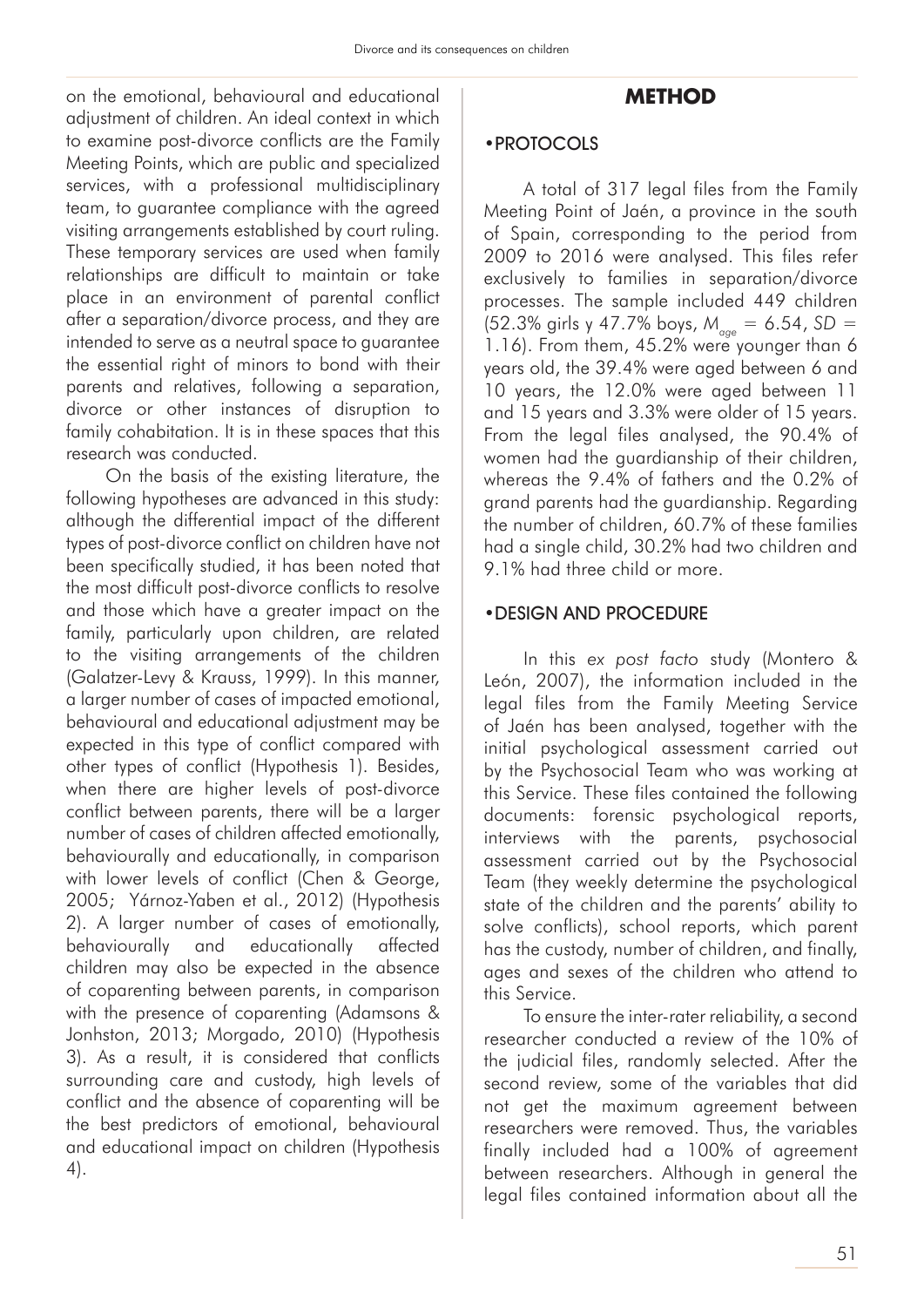variables, some of them lacked much of the information. Consequently, some values were missing from the results.

Given the special nature of the participants, authorization from both the Justice Service of Jaén and the General Direction of Gender Violence and Victims Assistance of the Junta de Andalucía to examine the legal files was previously requested. Furthermore, the collaboration of the Psychosocial Team of the Family Meeting Point was also requested. To ensure confidentiality, an identification code was assigned to each legal file.

Three grouping variables have been selected. The first variable is the type of conflicts generated after the divorce/separation of the parents, which were coded according to the classification made by Yárnoz-Yaben (2010) from the approaches adopted by Hopper (2001) and Markhnam et al. (2007): symbolic conflict, financial, custody, decisions on children, and redefinition of roles conflicts. The second grouping variable was the intensity of the conflicts between parents (low, moderate, high): low intensity refers to those cases with one judicial proceedings against the ex-partner, moderate intensity are those cases with 2-3 judicial proceedings against the ex-partner, and high intensity are those with more than 3 judicial proceedings against the ex-partner. The third grouping variable was the parents' exercise of coparenting (yes, no). This variable was determined by the presence of both communication and cooperation between the two parents regarding aspects of the life and rearing of their children. Only in case these two elements were present, the exercise of coparenting was considered.

Regarding the children's characteristics, emotional, behavioural, and academic variables were analysed, coded as yes/no. Concretely, regarding emotional variables, the presence of sadness and crying, low self-esteem, anxiety, anger and separation anxiety were examined. Among the behavioural variables, the presence of disobedience, aggressiveness, and self-harm were analysed. Respecting academic variables, the decrease of academic performance was explored. This information was obtained through semi-structured interviews and other documentary reports.

### • DATA ANALYSIS

First, descriptive analyses including frequency and percentage of all the variables were made. To explore statistically significant differences among the proportions of the frequencies of variables according to the type and intensity of the conflict, a Kruskal-Wallis test was used. Next, to examine significant differences among pairs of groups, post hoc analyses with the Mann-Whitney U test were made, by applying the Bonferroni correction  $(p = .01$  for the types of conflict and  $p = .01$  for intensity of conflict). To analyse significant differences in the proportion of frequencies according to the exercise of coparenting, a Mann-Whitney U test was used. Finally, to examine the relationship between types of conflict, intensity of conflict, and the exercise of coparenting, contingency analyses through the index of association Phi  $(\varphi)$  was made.

Then, with the aim to predict differences by the type of conflict, intensity of conflict, and the exercise of coparenting on the emotional, behavioural, and academic impact, three logistic regressions with forward stepwise method were performed. It was considered that there was behavioural impact on children when there was aggressiveness, disobedience, or self-harm behaviours. It was considered that there was emotional impact on children in case of sadness and crying, low self-esteem, anxiety, anger, or separation anxiety. The presence of impact was given a value of 1 in the parameter-coding scheme, whereas the absence of impact was given a value of 0. The significance of model parameters was performed by using the Wald test, accepting a significance level  $\alpha$  < .05.

### **RESULTS**

### •TYPES OF CONFLICTS

Kruskal-Wallis test showed significant differences according to the type of conflict in the proportion of cases of sadness and crying  $\chi^2(4, N = 373) = 10.58, p < .05, \varphi = .17,$ aggressiveness, χ2(4, *N* = 372) = 36.12, *p* <  $\overline{001}$ ,  $\varphi = 0.31$ , disobedience  $\chi^2(4, N = 372) = 0$  $26.68, p < .001, \varphi = .27, \text{ self-harm behaviour}$  $\chi^2(4, N = 372) = 42.36, p < .001, \mathcal{V} = .34,$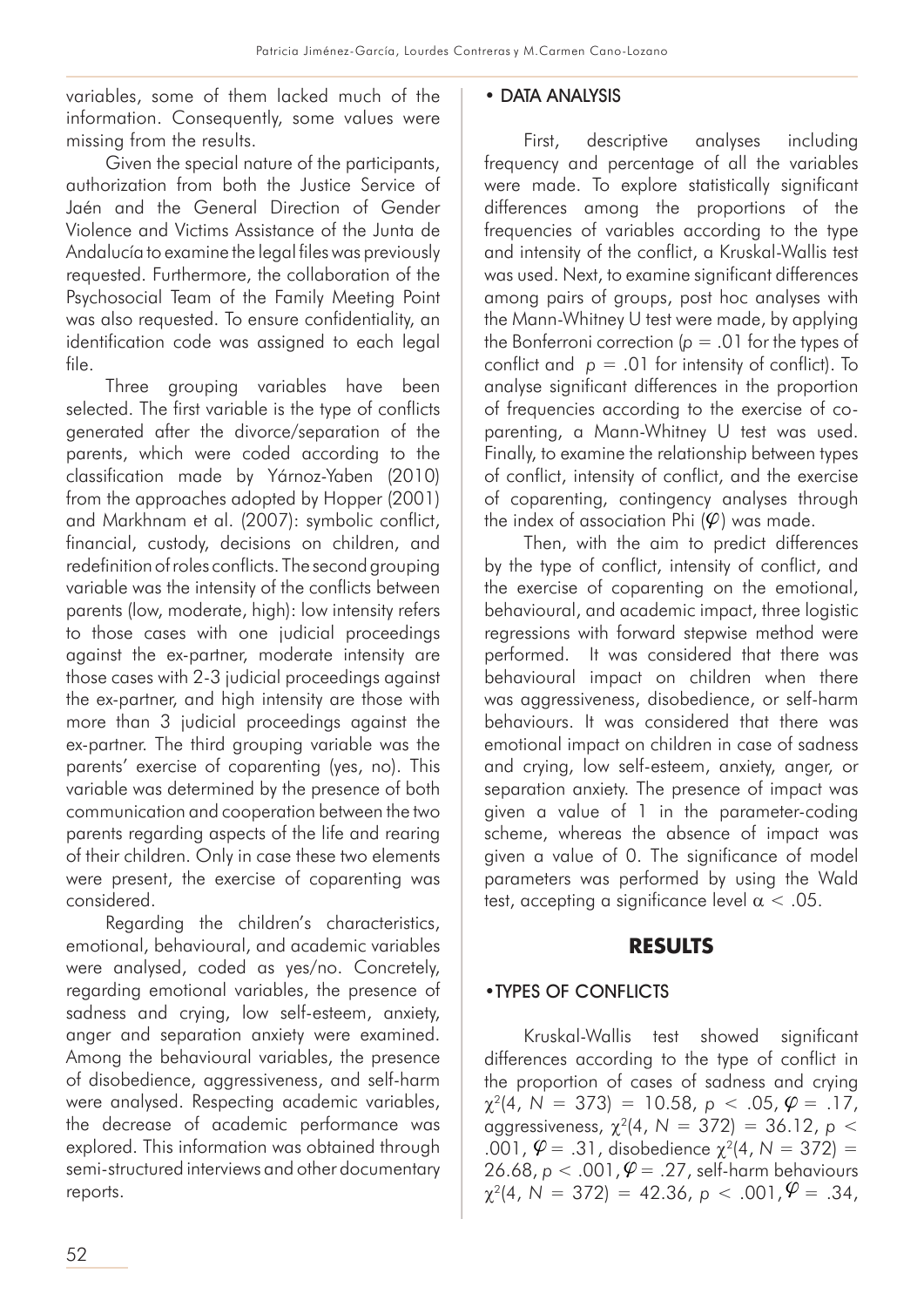anxiety  $\chi^2(4, N = 372) = 11.2, p < .05, \varphi =$ .17, anger  $\chi^2(4, N = 372) = 27.00, p < .001$ ,  $\varphi = 0.27$ , and decrease of academic performance χ2(4, *N* = 290) = 14.25, *p* < .01,  $\varphi$  = .22. Regarding the aggressiveness variable, post hoc analyses revealed a higher proportion of cases in the financial conflict compared to symbolic conflicts, decisions on

children conflicts, and redefinition of roles conflicts. Furthermore, a higher proportion of cases of aggressiveness in custody conflicts in comparison with redefinition of roles conflicts were shown.

Post hoc analyses also indicated a higher proportion of cases of disobedience in the financial conflicts when compared to symbolic,

| Table 1<br>Distribution of variables according to the types of conflicts                           |                    |                            |                |                          |                     |           |  |  |
|----------------------------------------------------------------------------------------------------|--------------------|----------------------------|----------------|--------------------------|---------------------|-----------|--|--|
| Types of conflicts                                                                                 |                    |                            |                |                          |                     |           |  |  |
|                                                                                                    | Symbolic<br>$(\%)$ | <b>Financial</b><br>$(\%)$ | Custody<br>(%) | <b>D.Child</b><br>$(\%)$ | Redef. roles<br>(%) |           |  |  |
| Sadness-Crying                                                                                     | N(97)              | N(62)                      | N(48)          | N(45)                    | N(119)              | 10.58**   |  |  |
| Yes                                                                                                | 51.5               | 58.1                       | 58.3           | 42.2                     | 37.8                |           |  |  |
| <b>No</b>                                                                                          | 48.5               | 41.9                       | 41.7           | 57.8                     | 62.2                |           |  |  |
| Aggressiveness                                                                                     | N(97)              | N(62)                      | N(48)          | N(44)                    | N(119)              | $36.12*$  |  |  |
| Yes                                                                                                | 21.6               | 50.0                       | 31.3           | 15.9                     | 11.8                |           |  |  |
| No                                                                                                 | 78.4               | 50.0                       | 68.8           | 84.1                     | 88.2                |           |  |  |
| <b>Disobedience</b>                                                                                | N(97)              | N(62)                      | N(48)          | N(44)                    | N(119)              | 26.68*    |  |  |
| Yes                                                                                                | 34.0               | 56.5                       | 43.8           | 18.2                     | 23.5                |           |  |  |
| <b>No</b>                                                                                          | 66.0               | 43.5                       | 56.3           | 81.8                     | 76.5                |           |  |  |
| Low self-esteem                                                                                    | N(96)              | N(61)                      | N(48)          | N(44)                    | N(119)              | 5.26      |  |  |
| Yes                                                                                                | 38.5               | 44.3                       | 39.6           | 38.6                     | 28.6                |           |  |  |
| <b>No</b>                                                                                          | 61.5               | 55.7                       | 60.4           | 61.4                     | 71.4                |           |  |  |
| Self-harm behaviours                                                                               | N(97)              | N(62)                      | N(48)          | N(44)                    | N(119)              | 42.36*    |  |  |
| Yes                                                                                                | 4.1                | 30.6                       | 14.6           | 4.5                      | 3.4                 |           |  |  |
| No                                                                                                 | 95.9               | 69.4                       | 85.4           | 95.5                     | 96.6                |           |  |  |
| Anxiety                                                                                            | N(97)              | N(62)                      | N(48)          | N(44)                    | N(119)              | $11.20**$ |  |  |
| Yes                                                                                                | 39.2               | 41.9                       | 39.6           | 27.3                     | 22.7                |           |  |  |
| <b>No</b>                                                                                          | 60.8               | 58.1                       | 60.4           | 72.7                     | 77.3                |           |  |  |
| Anger                                                                                              | N(97)              | N(62)                      | N(48)          | N(44)                    | N(119)              | 27.00*    |  |  |
| Yes                                                                                                | 20.6               | 43.5                       | 31.3           | 15.9                     | 11.8                |           |  |  |
| No                                                                                                 | 79.4               | 56.5                       | 68.8           | 84.1                     | 88.2                |           |  |  |
| Separation anxiety                                                                                 | N(97)              | N(62)                      | N(48)          | N(44)                    | N(119)              | 1.10      |  |  |
| Yes                                                                                                | 19.6               | 25.8                       | 20.8           | 20.5                     | 23.5                |           |  |  |
| No                                                                                                 | 80.4               | 74.2                       | 79.2           | 79.5                     | 76.5                |           |  |  |
| Decrease of academic<br>performance                                                                | N(82)              | N(50)                      | N(36)          | N(35)                    | N(85)               | $14.25*$  |  |  |
| Yes                                                                                                | 51.2               | 66.0                       | 50.0           | 40.0                     | 34.1                |           |  |  |
| No                                                                                                 | 48.8               | 34.0                       | 50.0           | 60.0                     | 65.9                |           |  |  |
| Note.*p < .001; **p < .05; D. Child = Decisions on children; Redef. Roles = Redefinition of roles. |                    |                            |                |                          |                     |           |  |  |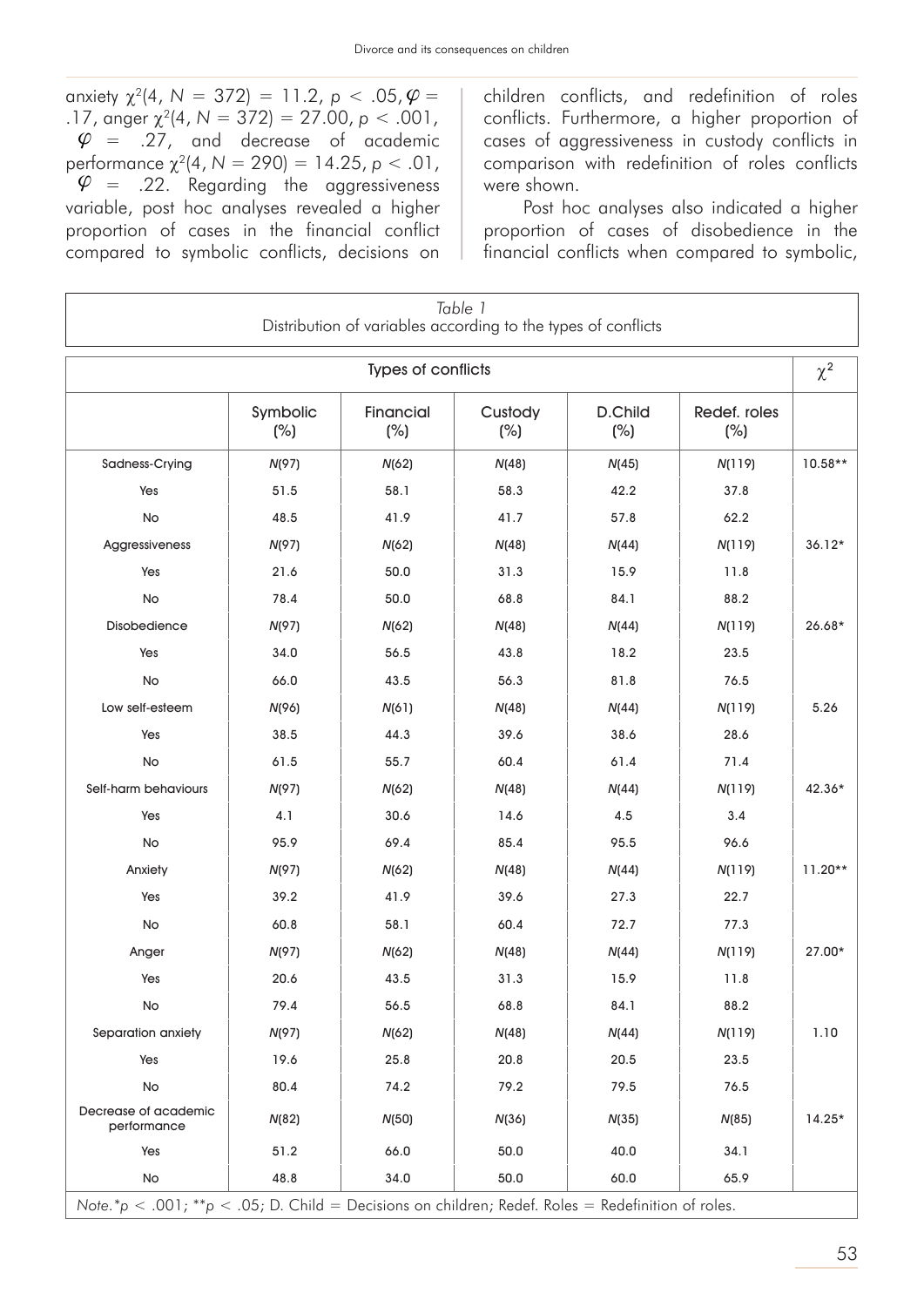decisions on children and redefinition of roles conflicts. Furthermore, a higher proportion of cases of disobedience in custody conflicts in comparison with redefinition of roles conflicts and decisions on children conflicts were shown.

Regarding self-harm behaviours and anger, results revealed a higher proportion of cases in financial conflicts when compared to symbolic, decisions on children and redefinition of roles conflicts, and also in custody conflicts in comparison with redefinition of roles conflicts.

With regard to sadness and crying and decrease of academic performance variables, a higher proportion of cases in financial conflicts when compared to redefinition of roles conflicts were shown.

Regarding the anxiety variable, results revealed a higher proportion of cases in redefinition of roles conflicts when compared to symbolic conflicts, and also in financial conflicts in comparison with redefinition of roles conflicts.

### •INTENSITY OF THE CONFLICT

Results indicated significant differences according to the intensity of the conflict in the proportion of cases of sadness and crying  $\chi^2(2, N = 322) = 21.61, p < .001, \varphi = .24,$ aggressiveness  $\chi^2(2, N = 321) = 43.51$ , *p* <  $.001, \varphi = .34, \text{ disobedience } \chi^2(2, N = 321)$  $= 35.94, p < .001, \mathcal{Q} = .31, low self-esteem$  $\chi^2(2, N = 320) = 37.97, p < .001, \varphi = .32,$ 

|                                     |         | Table 2<br>Distribution of variables according to the intensity of the conflicts |          |          |
|-------------------------------------|---------|----------------------------------------------------------------------------------|----------|----------|
|                                     |         |                                                                                  | $\chi^2$ |          |
|                                     | Low $%$ | Moderate %                                                                       | High %   |          |
| Sadness-Crying                      | N(102)  | N(166)                                                                           | N(104)   | $21.61*$ |
| Yes                                 | 29.4    | 51.8                                                                             | 39.4     |          |
| <b>No</b>                           | 70.6    | 48.2                                                                             | 60.6     |          |
| Aggressiveness                      | N(102)  | N(166)                                                                           | N(103)   | $43.51*$ |
| Yes                                 | 6.9     | 21.1                                                                             | 45.6     |          |
| <b>No</b>                           | 93.1    | 78.9                                                                             | 52.8     |          |
| <b>Disobedience</b>                 | N(102)  | N(166)                                                                           | N(103)   | 35.94*   |
| Yes                                 | 14.7    | 33.1                                                                             | 54.4     |          |
| <b>No</b>                           | 85.3    | 66.9                                                                             | 45.6     |          |
| Low Self-esteem                     | N(102)  | N(166)                                                                           | N(101)   | $37.97*$ |
| Yes                                 | 16.7    | 36.1                                                                             | 58.4     |          |
| <b>No</b>                           | 83.3    | 63.9                                                                             | 41.6     |          |
| Self-harm behaviours                | N(102)  | N(166)                                                                           | N(103)   | $19.39*$ |
| Yes                                 | 1.0     | 9.6                                                                              | 19.4     |          |
| <b>No</b>                           | 99.0    | 90.4                                                                             | 80.6     |          |
| Anxiety                             | N(102)  | N(166)                                                                           | N(103)   | 48.25*   |
| Yes                                 | 8.8     | 35.5                                                                             | 54.4     |          |
| No                                  | 91.2    | 64.5                                                                             | 45.6     |          |
| Anger                               | N(102)  | N(166)                                                                           | N(103)   | 56.70*   |
| Yes                                 | 4.9     | 18.1                                                                             | 47.6     |          |
| No                                  | 95.1    | 81.9                                                                             | 52.4     |          |
| Separation anxiety                  | N(102)  | N(166)                                                                           | N(103)   | 2.74     |
| Yes                                 | 20.4    | 25.9                                                                             | 17.6     |          |
| No                                  | 79.6    | 74.1                                                                             | 82.4     |          |
| Decrease of academic<br>performance | N(65)   | N(135)                                                                           | N(89)    | 56.59*   |
| Yes                                 | 20.0    | 40.7                                                                             | 78.7     |          |
| No                                  | 80.0    | 59.3                                                                             | 21.3     |          |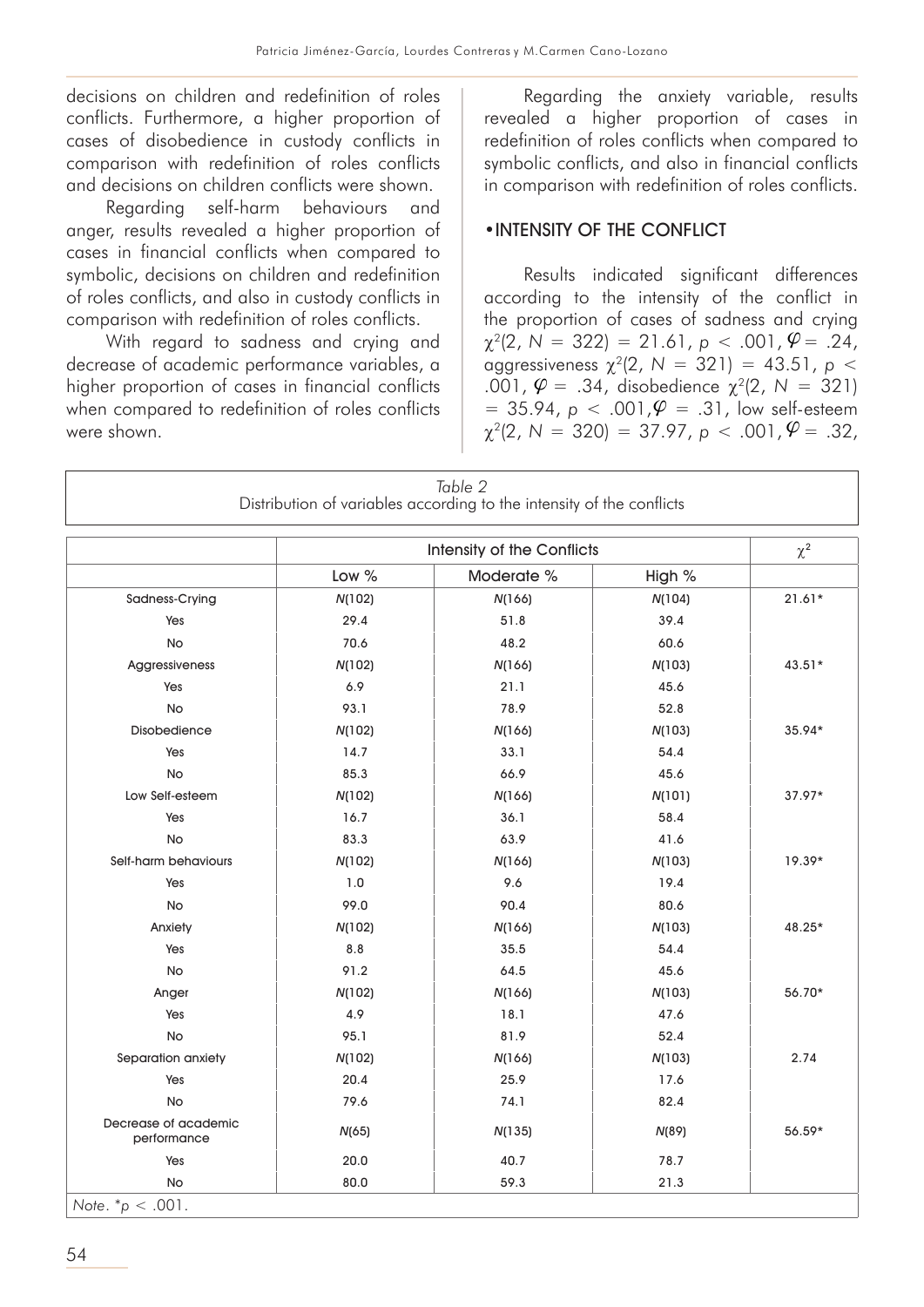self-harm behaviours χ2(2, *N* = 321) = 19.39,  $p < .001, \varphi = .23$ , anxiety  $\chi^2(2, N = 321) =$  $48.25, p < .001, \varphi = .36, \text{ integer } \chi^2(2, N = 1)$  $(321) = 56.70, p < .001, \varphi = .39, \text{ and decrease}$ of academic performance  $\chi^2(2, N = 256)$  = 56.59,  $p < .001$ ,  $\varphi = .44$ . Concretely, post hoc analyses revealed a higher proportion of cases of aggressiveness, disobedience, low selfesteem, self-harm behaviours, anxiety, anger, and decrease of academic performance in the group of high intensity conflicts, comparing to low and moderate intensity conflicts groups. Regarding sadness and crying, results revealed a higher proportion in high and moderate intensity conflicts groups comparing to low intensity conflicts groups.

#### •EXERCISE OF COPARENTING

U de Mann Whitney test showed significant differences according to the exercise of coparenting in sadness and crying (*N* = 372,  $\Psi = .44$ . Concretely, post  $U = 10215.000$ ,  $z = -4.53$ ,  $r = -.23$ ,  $\Psi =$ -.235, *p* < .001), aggressiveness (*N* = 371,  $U = 10517.000, \quad \varphi = -.250, \quad z = -4.80, \quad p$ < .001, *r* = -.25), disobedience (*N* = 371,  $U = 10281.000, \ \hat{\varphi} = -.241, \ z = -4.64, \ p <$ .001, *r* = -.24), low self-esteem (*N* = 369,  $U = 9821.500, \varphi = -.263, z = .5.04, p <$ .001, *r* = -.26), self-harm behaviours (*N* = 371,  $U=12082.000, \mathcal{V} = -.186, z = -3.58, p < .001,$  $r = -.18$ ), anxiety ( $N = 371$ ,  $U = 9085.500$ ,  $\varphi =$ -.324, *z* = -6.24, *p* < .001, *r* = -.32), anger (*N*

|                                  | Table 3 | Distribution of variables according to the exercise of coparenting |          |
|----------------------------------|---------|--------------------------------------------------------------------|----------|
|                                  |         | <b>Exercise of coparenting</b>                                     | $\chi^2$ |
|                                  | Yes (%) | No (%)                                                             |          |
| Sadness-Crying                   | N(103)  | N(269)                                                             | $20.58*$ |
| Yes                              | 29.1    | 55.4                                                               |          |
| No                               | 70.9    | 44.6                                                               |          |
| Aggressivenees                   | N(103)  | N(268)                                                             | $23.11*$ |
| Yes                              | 6.8     | 30.6                                                               |          |
| No                               | 93.2    | 69.4                                                               |          |
| Disobedience                     | N(103)  | N(268)                                                             | $21.59*$ |
| Yes                              | 15.5    | 41.0                                                               |          |
| No                               | 84.5    | 59.0                                                               |          |
| Low Self-esteem                  | N(103)  | N(266)                                                             | $25.43*$ |
| Yes                              | 16.5    | 44.7                                                               |          |
| <b>No</b>                        | 83.5    | 55.3                                                               |          |
| Self-harm behaviours             | N(103)  | N(268)                                                             | $12.87*$ |
| Yes                              | $1.0\,$ | 86.6                                                               |          |
| No                               | 99.0    | 13.4                                                               |          |
| Anxiety                          | N(103)  | N(268)                                                             | 39.05*   |
| Yes                              | 8.7     | 42.9                                                               |          |
| No                               | 91.3    | 57.1                                                               |          |
| Anger                            | N(103)  | N(268)                                                             | 25.76*   |
| Yes                              | 4.9     | 29.5                                                               |          |
| No                               | 95.1    | 70.5                                                               |          |
| Separation anxiety               | N(103)  | N(268)                                                             | 1.77     |
| Yes                              | 17.5    | 23.9                                                               |          |
| <b>No</b>                        | 82.5    | 76.1                                                               |          |
| Decrease of academic performance | N(65)   | N(224)                                                             | 25.88*   |
| Yes                              | 20.0    | 55.8                                                               |          |
| No                               | 80.0    | 44.2                                                               |          |
| Note. $p < .001$ .               |         |                                                                    |          |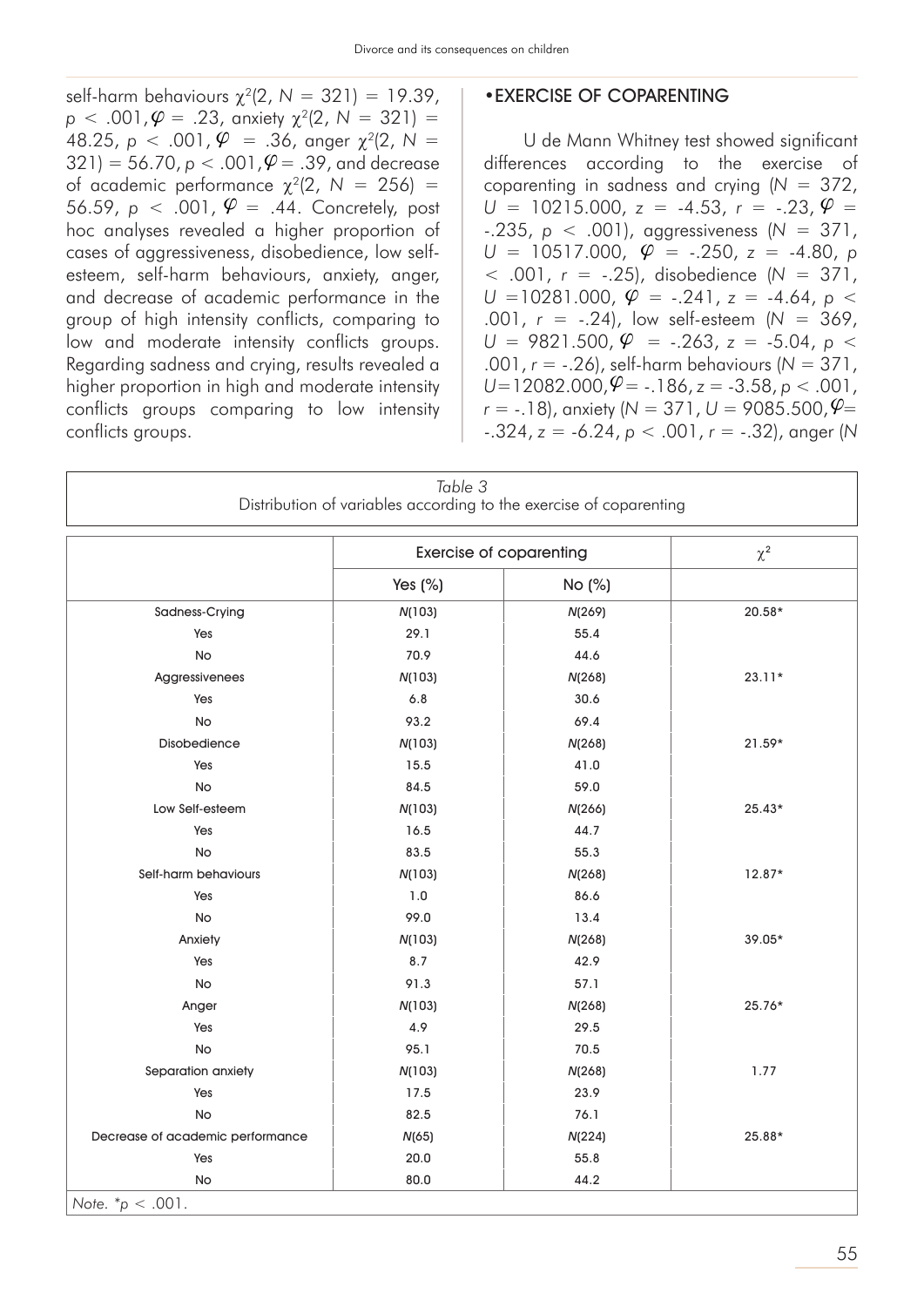$= 371, U = 10403.500, \mathcal{Q} = -.263, z = -5.07,$ *p* < .001, *r* = -.26), and decrease of academic  $performance (N = 289, U = 4673.500, \varphi =$ -.299, *z* = -5.08, *p* < .001, *r* = -.30). To be precise, a higher proportion of cases of sadness and crying, aggressiveness, disobedience, low self-esteem, self-harm behaviours, anxiety, anger, and decrease of academic performance are shown when there is no exercise of coparenting.

#### •PREDICTORS OF EMOTIONAL, BEHAVIOURAL, AND ACADEMIC IMPACT

Three logistic regressions with forward stepwise method were performed to assess the impact of the types of post-divorce conflicts, the intensity of conflict, and the exercise of coparenting on the emotional, behavioural, and academic variables. Regarding the behavioural impact, the intensity of conflict was introduced in the step 1,  $\chi^2$  (2,  $N = 449$ ) = 42.56,  $p <$ .001,  $R^2$  <sub>Nagelkerke</sub> = .14 and correctly classified 80.3% of the cases. In the step 2, the conflict types were introduced in the model and correctly classified 1.3 % of the cases. Finally, the full model containing the two independent variables was statistically significant for behavioral impact χ2 (6, *N* = 449) = 69.34, *p* < .001, *R2 Nagelkerke* = .23, and correctly classified 81.6% of the cases. However, the exercise of coparenting was not introduced into the regression equation. As

shown in Table 4, the independent variables that made a statistically significant contribution to the model were financial conflict, custody conflict, high and moderate intensity of conflict. The strongest predictor of behavioural impact was the high intensity of conflict, recording an odds ratio of 8.65. Concretely, when the parents present a high intensity of conflict, it increases in 8 times the behavioural impact on the children.

Regarding emotional variables, the model only introduced the block of conflict intensity in step 1, excluding from the regression equation the conflict types and the exercise of coparenting independent variables. The step 1 was significant for emotional impact  $χ²(2, N = 449) = 45.93$ , *p*  $<$  .001,  $R^2$  <sub>Nagelkerke</sub> = .13, and correctly classified 63.5% of the cases. The independent variable that made a statistically significant contribution to the model was the high and moderate intensity of conflict.

Finally, in respect of academic impact, the step 1 introduced the intensity of conflict variable and obtained a statistically significant contribution,  $\chi^2$  (2,  $N = 449$ ) = 58.21,  $p < .001$ ,  $R<sup>2</sup>$  <sub>Nagelkerke</sub> = 0.25 and correctly classified a 69.7 % of cases. The conflict types and the exercise of coparenting independent variables were not included into the regression equation. The independent variables that made a statistically significant contribution to the model were the high and moderate intensity of conflict.

| Table 4<br>Regression of emotional, behavioural and academic impact variables |        |      |       |                |              |           |                  |  |
|-------------------------------------------------------------------------------|--------|------|-------|----------------|--------------|-----------|------------------|--|
|                                                                               | B      | SE   | Wald  | GI             | $\mathsf{p}$ | <b>OR</b> | 95% CI           |  |
| <b>Behavioural impact</b>                                                     |        |      |       |                |              |           |                  |  |
| Step 1 <sup>a</sup>                                                           |        |      |       |                |              |           |                  |  |
| Intensity of the conflict                                                     |        |      | 34.45 | $\overline{2}$ | .000         |           |                  |  |
| High                                                                          | 2.34   | .431 | 29.33 |                | .000         | 10.33     | $[4.44 - 24.04]$ |  |
| <b>Moderate</b>                                                               | 1.33   | .431 | 9.51  |                | .002         | 3.78      | $[1.62 - 8.80]$  |  |
| Step 2b                                                                       |        |      |       |                |              |           |                  |  |
| Intensity of the conflict                                                     |        |      | 26.87 | $\overline{2}$ | .00          |           |                  |  |
| High                                                                          | 2.16   | .441 | 23.99 |                | .00.         | 8.65      | $[3.65 - 20.53]$ |  |
| Moderate                                                                      | 1.27   | .441 | 8.33  |                | .004         | 3.57      | $[1.50 - 8.47]$  |  |
| Types of conflicts                                                            |        |      | 25.66 | 4              | .000         |           |                  |  |
| Symbolic                                                                      | .701   | .383 | 3.34  |                | .068         | 2.01      | $[.950-4.27]$    |  |
| Economic                                                                      | 1.72   | .386 | 19.79 |                | .000         | 5.57      | $[2.61 - 11.87]$ |  |
| Custody                                                                       | .914   | .430 | 4.51  |                | .034         | 2.49      | $[1.07 - 5.79]$  |  |
| Decisions on children                                                         | $-101$ | .503 | .040  |                | .841         | .904      | $[.337 - 2.42]$  |  |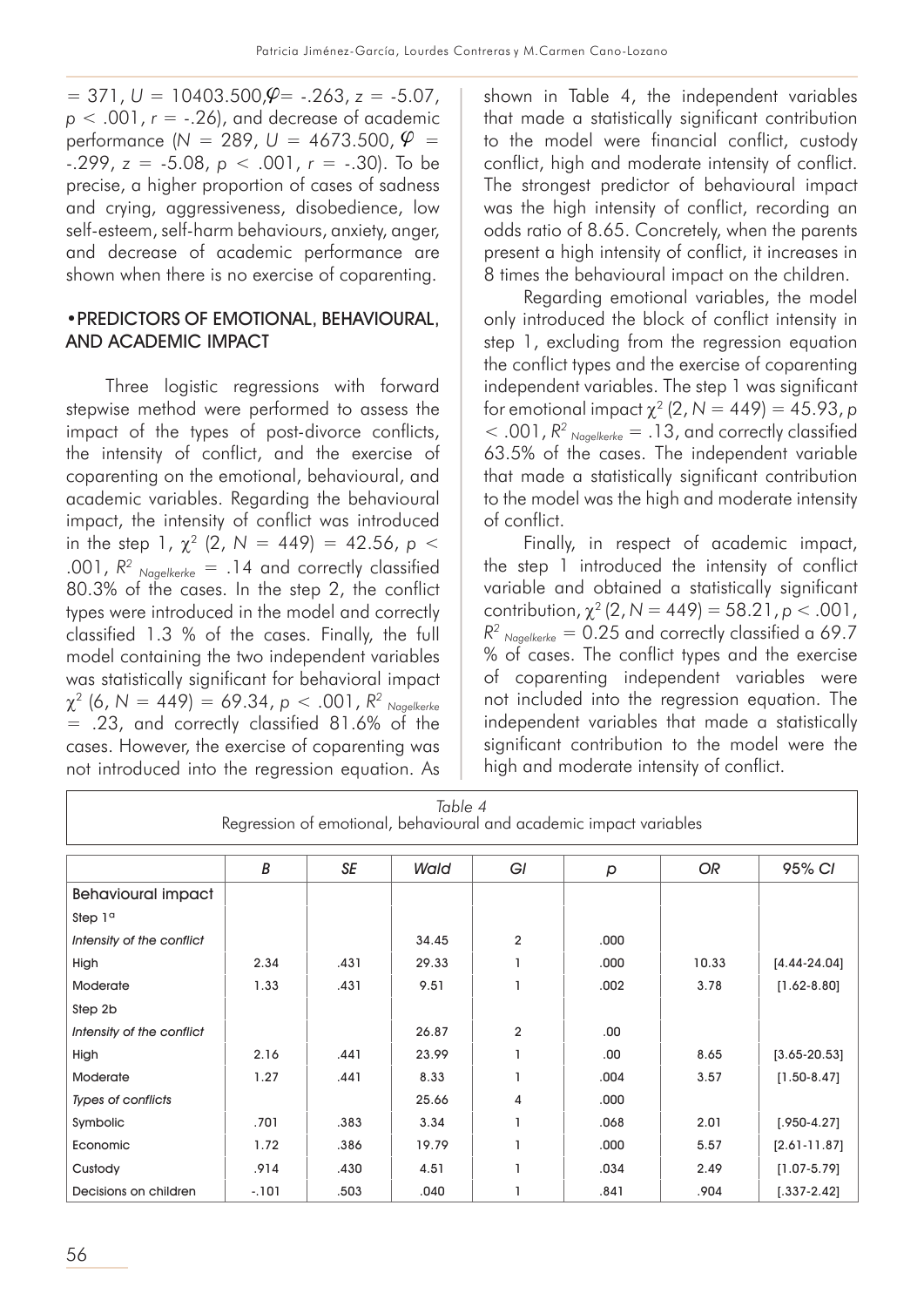| Table 4 (Continuation)<br>Regression of emotional, behavioural and academic impact variables |      |      |       |                |      |           |                  |  |
|----------------------------------------------------------------------------------------------|------|------|-------|----------------|------|-----------|------------------|--|
|                                                                                              | B    | SE   | Wald  | GI             | p    | <b>OR</b> | 95% CI           |  |
| <b>Emotional impact</b>                                                                      |      |      |       |                |      |           |                  |  |
| Step $1a$                                                                                    |      |      |       |                |      |           |                  |  |
| Intensity of the conflict                                                                    |      |      | 41.74 | $\overline{2}$ | .000 |           |                  |  |
| High                                                                                         | 1.78 | .278 | 41.15 |                | .000 | 5.95      | $[3.45 - 10.27]$ |  |
| Moderate                                                                                     | 1.02 | .241 | 17.79 |                | .000 | 2.76      | $[1.72 - 4.43]$  |  |
| Academic impact                                                                              |      |      |       |                |      |           |                  |  |
| Step 1 <sup>a</sup>                                                                          |      |      |       |                |      |           |                  |  |
| Intensity of the conflict                                                                    |      |      | 47.68 | $\overline{2}$ | .000 |           |                  |  |
| High                                                                                         | 2.66 | .404 | 43.32 |                | .000 | 14.32     | $[6.48-3]$ .62]  |  |
| <b>Moderate</b>                                                                              | 1.01 | .356 | 8.07  |                | .005 | 2.75      | $[1.37 - 5.53]$  |  |
| Note. OR: Odds Ratio, CI: Confidential Interval.                                             |      |      |       |                |      |           |                  |  |

### **DISCUSSION**

The aim of this study was to analyse the types and intensity of post-divorce conflicts existing between parents, the practice or absence of coparenting, and the way in which these elements can affect children at an emotional, behavioural and educational level.

In line with Hypothesis 1, a larger number of cases of emotional, behavioural and educational impact on children was expected when there were custody conflicts, compared to other types of conflict. The results partially confirm this hypothesis, as a larger number of cases of minors displaying aggressive behaviour, disobedience, self-harm and anger were observed when conflicts concerned not only custody, but also financial matters, compared to other types of conflict. Besides, in the case of financial conflict, more cases of children experiencing sadness and crying, anxiety and a worsening in academic performance were found than in other types of conflict. Previously, Bonach (2005) found that the most frequent conflicts between parents were related to the visiting arrangements of children and to financial matters. It has also been noted that children's wellbeing is influenced by the emotional and financial wellbeing of their parents (García & Solsona, 2011), suggesting that post-divorce financial conflicts or those related to changes of home or school affect the relationship between the child and the noncustodial parent, as well as the frequency of the

visits (Amato, 2000). One possible explanation for the impact of financial conflict on children is linked to the fact that the cost of the divorce process itself can imply a financial readjustment, or even a reduction in economic status deriving from this process, in such a way that parents may feel that their financial circumstances are threatened when divorce occurs (Braver, Shapiro, & Goodman, 2006). This reduced or readjusted economic status can increase stress and emotional distress (Amato, 2000; Dudak, 2013) and, as a result, conflict between parents, with repercussions for the adaptation of children to the divorce (Morgado, 2008). With regard to conflict relating to disputes for custody and visiting arrangements, studies have pointed to the severe impact of this type of conflict on children: some even identify these conflicts as the most difficult to resolve and those generating the greatest anxiety among the whole family, particularly in children (Galatzer-Levy & Krauss, 1999). As noted by Arch (2010), this type of interparental conflict leads to children being positioned at the very heart of the dispute. On balance, the data obtained by this study points to the need to analyse not only the impact of conflict between parents on children, but also to explore further the differential impact of the different types of post-divorce conflict, an aspect which has until now been overlooked.

On the other hand, with regard to the intensity of conflict (Hypothesis 2), the data in this study reveals that the group displaying a high intensity of post-divorce conflict between parents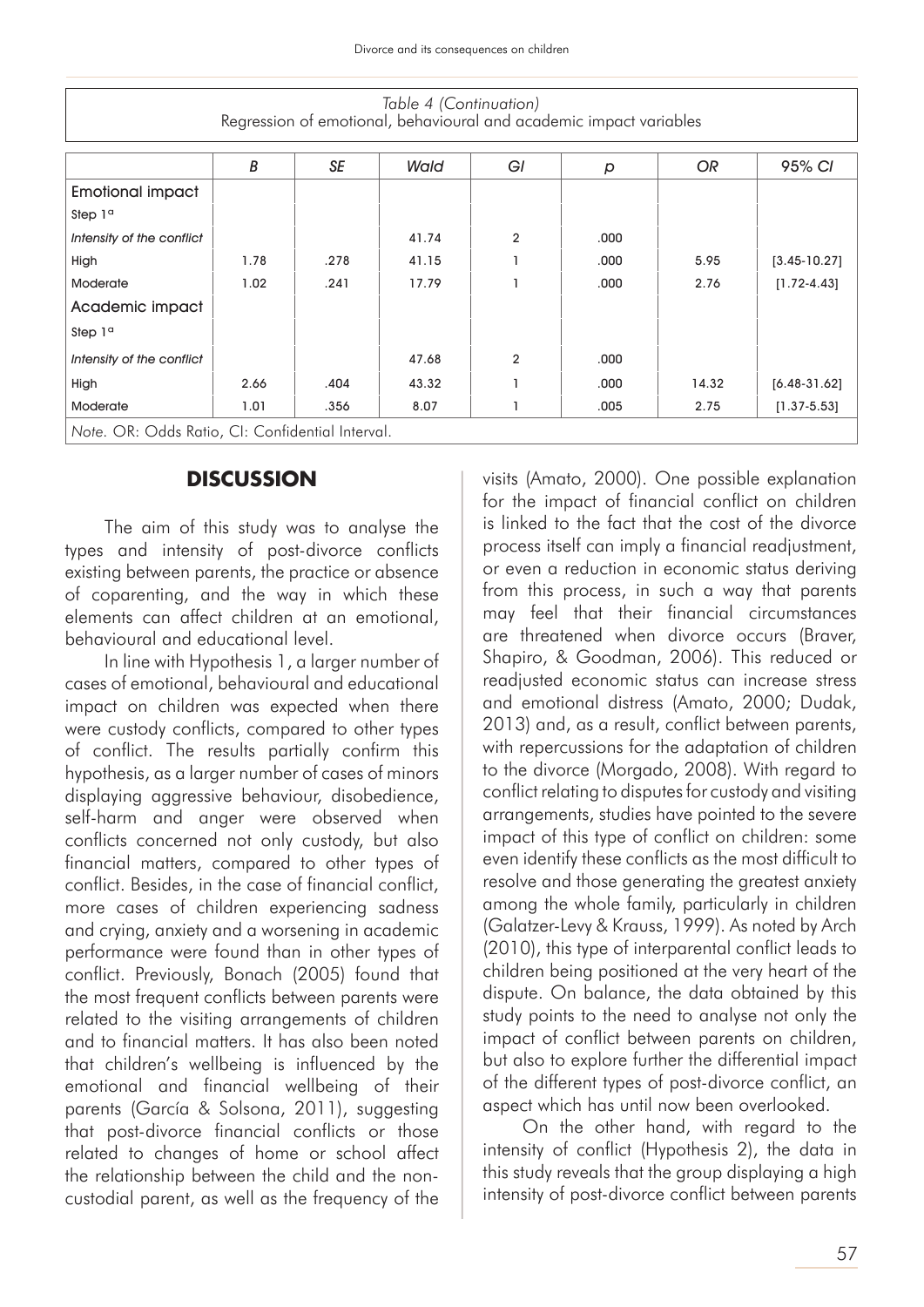shows a larger number of cases of emotional and behavioural problems among children (sadness and crying, low self-esteem, anxiety, anger, aggression, disobedience, self-harm), as well as a greater number of cases of children with reduced academic performance, compared to those experiencing moderate and low levels of conflict. This data confirms our hypothesis and corroborates the existing literature on the subject. Thus, Chen & George (2005) emphasise that maintaining high levels of conflict following divorce has negative repercussions on children's adjustment. More specifically, Yárnoz-Yaben et al. (2012) found that the children of separated/divorced parents with above average levels of conflict showed a clear tendency to display more internalising problems. Various studies indicate that the decisive factor in the psychological adjustment of children is the way in which their parents interact following the split (Fariña, Parada, Novo, & Seijo, 2017; Gerard, Krishnakumar, & Buehler, 2006), with a higher exposure to disputes, denigration and recriminations between their parents causing greater externalising and internalising problems in children (Block, Block, & Morrison, 1981; De la Torre, 2005; Hetherington, 1999). In this regard, numerous authors note that the intensity of post-divorce interparental conflict is the most influential factor in family relationships and in the frequency of visits to the non-custodial parent (Amato, 2000; De la Torre, 2005; Morgado, 2010; Moura, Andrade, Rocha, & Mena, 2010; Pinheiro, 2014).

As mentioned previously, another variable of interest besides the intensity of post-divorce conflict is the practice or absence of coparenting following the break-up of the couple. In relation to this last variable, as anticipated in Hypothesis 3, the results show a higher number of minors affected emotionally, behaviourally and educationally (sadness and crying, low self-esteem, anxiety, anger, aggression, disobedience, self-harm and poor academic performance) when coparenting is not practised between parents in comparison to when this practice is present. This data coincides with studies which indicate that the involvement of both parents in the different areas of the lives of their children is strongly linked to good academic, social, emotional and behavioural adjustment

(Adamsons & Johnston, 2013; Morgado, 2010). Prior research has shown the importance of postdivorce coparenting for the adaptation of both children and parents to the break-up (Cowan, Cowan, Pruett, & Pruett, 2007; Yárnoz-Yaben, 2010), although the study by Yárnoz-Yaben et al. (2012) did not find a significant relationship between willingness to coparent among parents and behavioural problems in children. However, Musitu, Martínez, & Murgui (2006) indicate that the support of both father and mother has a positive impact on the social self-esteem of adolescents and on their academic adjustment. Some authors suggest that in order for quality coparenting to take place, parents must have adapted adequately to the divorce, and have become aware of their identity as coparents (Markham et al., 2007; Yánoz-Yaben, 2010). For this reason, as Martiñón et al. (2017) point out, it is important that interventions aimed at protecting and preventing the consequences of divorce for children contribute to the promotion of positive coparenting between parents in situations of relationship breakdown of couples with children.

In conclusion, in line with previous research, the results corroborate the fact that post-divorce conflict acts as a predictor of the presence of emotional, behavioural and educational problems in children (Arch, 2010; Cummings & Davies, 2010; López-Larrosa, 2009). However, Hypothesis 4 is only partially confirmed, as it has been found that it is not only custody conflicts but also those revolving around financial matters, along with a medium or high intensity of conflict, which predict behavioural problems in children. Similarly, a moderate and high intensity of conflict predicts emotional and educational problems among minors. These results coincide with various studies, which indicate that the level and intensity of conflict between parents is the most influential factor in the post-divorce adjustment of children (Mitcham-Smith & Henry, 2007).

As such, in light of the results obtained, it may be concluded that the effects of divorce on children are determined by the type and intensity of conflict between parents, as well as by the practice of coparenting. It would also be relevant to consider the way in which these conflicts are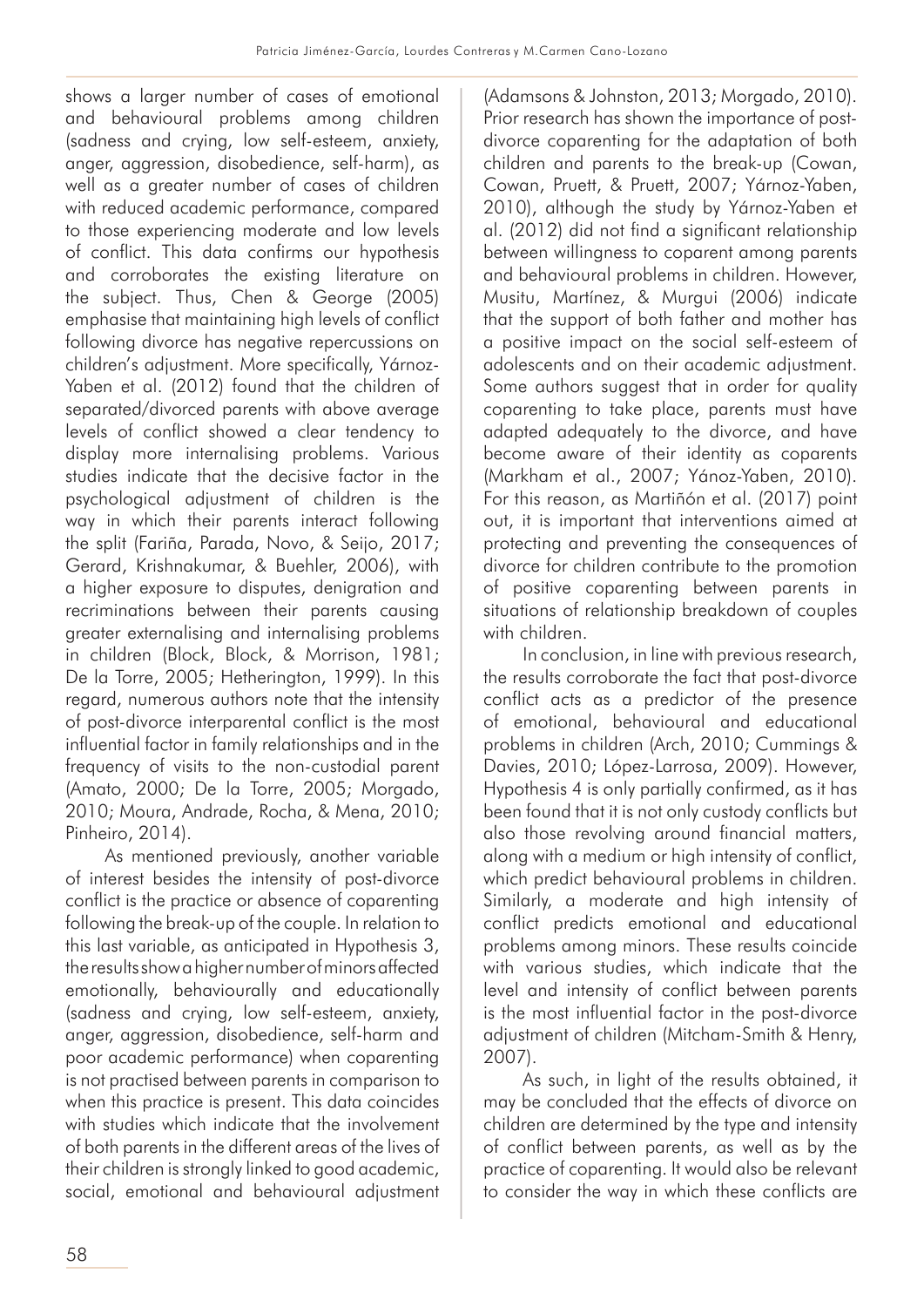managed, and this should be taken into account in future research. Moreover, it is necessary to explore further those variables that are related to the willingness to coparent following divorce (Yárnoz-Yaben, 2010). As stated by Kelly & Emery (2003), the most important factor determining the impact of divorce on a child is the way in which the parents emotionally manage their split, depending upon whether or not they maintain strong cooperation as parents and how they help or hinder their children in the process, both when informing their children of their decision as well as throughout the later family readjustment. Although destructive parental conflict diverts children's attention and leads to ineffective parenting, which can create severe dysfunctionality in the family (Cutrín et al., 2017; Gerard et al., 2006), positive and constructive management of interparental conflict may even enhance feelings of security in children and wellbeing in the family (Zemp et al., 2016).

Moreover, it is necessary to mention several limitations to this study. Firstly, the psychosocial variables analysed were evaluated by the Psychosocial Team of the Family Meeting Point, which constituted the only source of information as the study was based on the review of case files. However, it is important to note that these evaluations are the product of an agreement between at least two members of staff. Moreover, although the available information about the intensity of the conflict refers to the number of judicial proceeding against the expartner, it would be recommendable to include more aspects that could influence this variable, such as the level of negative affection expressed by parents and how the express it. In addition, future studies should analyse in a deeper way the consequences of separation/divorce on children examining differences according their age and gender. Finally, the study is based on cross-sectional data, which does not allow causal relationships to be established between the variables under study. In this sense, longitudinal studies are required which are also able to reflect variations in the post-divorce dynamics of the family group.

Despite this, we consider this study to contribute relevant data on the importance of

post-divorce dynamics, and more specifically, on the role of the type and intensity of postdivorce conflict between parents and its psychoemotional, behavioural and academic impact on minors. This represents an approach that may help to produce the change required in the way in which society views divorce. The relationship between divorce and problems in children is more complex than has long been believed (Yárnoz-Yaben et al., 2012). Although it is currently known that the majority of children adapt well to their parents' divorce (Amato, 2000), other studies such as that of Kelly & Emery (2003) show that parents' adaptation to divorce largely conditions their children's adaptation. Post-divorce conflict may be considered to be the main factor that negatively affects adaptation in both children and parents. For this reason, it is necessary to implement prevention and intervention programmes to work with families displaying moderate/high levels of post-divorce conflict to ensure that the parents adequately manage the conflicts that are present. As indicated by Zemp et al. (2016), these programmes must include not only the development of parental skills with the aim of improving parent-child relationships and child adjustment, but also the improvement of interparental relationships to enhance the wellbeing of the whole family. In this respect, the figure of Parenting Coordinator (Fariña et al., 2017) is of special interest, as a professional specialized in this type of cases with high levels of conflict.

#### $\bullet$  Acknowledgments

The authors wish to give their appreciation to the General Direction of Gender Violence and Victims Assistance of the Junta de Andalucía for the collaboration and to the Justice Service and the Family Meeting Point of Jaén for help in this study.

#### • Conflict of interest

The authors declare no conflict of interest.

### **REFERENCES**

Adamsons, K., & Johnson, S. K. (2013). An updated and expanded meta-analysis of nonresident fathering and child well-being. *Journal of Family Psychology, 27,* 589-599. https://doi.org/10.1037/a0033786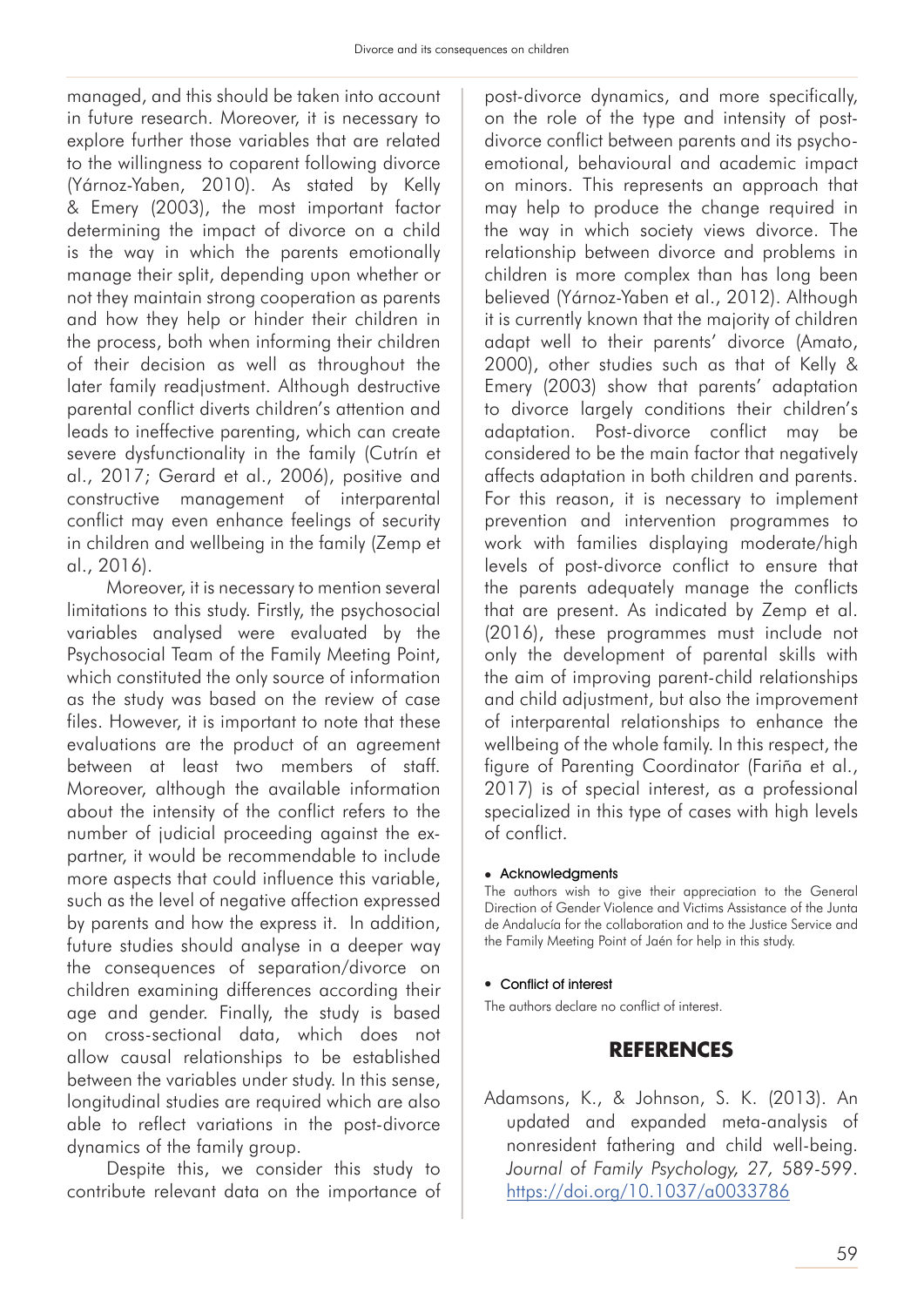- Amato, P. R. (2000). The consequences of divorce for adults and children. *Journal of Marriage and Family, 62,* 1269-1287. https://doi. org/10.1111/j.1741- 3737.2000.01269.x
- Amato, P. R. (2010). Research on divorce: Continuing trends and new developments. *Journal of Marriage and Family, 72,* 650- 666. https://doi.org/10.1111/j.1741- 3737.2010.00723.x
- Arce, R., Fariña, F., & Seijo, D. (2005). Razonamientos judiciales en procesos de separación: Análisis cognitivo y de contenido de las motivaciones [Judicial reasoning in parental separation and divorce proceedings: Content and cognitive analysis of judicial reasoning]. Psicothema, 17(1), 57-63. Retrived from http:// www.psicothema.com/pdf/3064.pdf
- Arch, M. (2010). Divorcio conflictivo y consecuencias en los hijos: implicaciones para las recomendaciones de guarda y custodia [High conflictive divorce and its consequences on children: Implications and recommendations about custody arrangements]. *Papeles del Psicólogo, 31*, 183-190. Retreived from http:// www.papelesdelpsicologo.es/pdf/1845.pdf
- Arkes, J. (2015). The temporal effects of divorces and separations on children's academic achievement and problem behavior. *Journal of Divorce & Remarriage, 56*, 25–42. https://doi. org/10.1080/10502556.2014.972204
- Bacon, B. L., & McKenzie, B. (2004). Parent education after separation-divorce. Impact of the level of parental conflict on outcomes. *Family Court Review, 42,* 85– 98. https://doi. org/10.1111/j.174-1617.2004.tb00635.x
- Bonach, K. (2005). Factors contributing to quality coparenting: Implications for family policy. *Journal of Divorce & Remarriage, 43*, 79-103 https://doi.org/10.1300/J087v43n03\_05
- Block, J. H., Block, J., & Morrison, A. (1981). Parental agreement-disagreement on child rearing orientations and gender-related personality correlates in children. *Child Development, 52,* 965-974. http://dx.doi. org/10.2307/1129101
- Braver, S. L., Shapiro, J. R., & Goodman, M. R. (2006). Consequences of divorce for parents. In M. A. Fine & J. H. Harvey (Eds.), *Handbook*

*of divorce and relationship dissolution* (pp. 313- 337). Mahwah, NJ: LEA.

- Cheng, J., & George, R. A. (2005). Cultivating resilience in children from divorce families. *The Family Journal: Counseling and Therapy or Couples and Families, 13*, 452-455. https:// doi.org/10.1177%2F1066480705278686
- Choi, J. K., & Pyun, H. S. (2014). Nonresident fathers' financial support, informal instrumental support, mothers' parenting, and child development in single mother families with low income. *Journal of Family Issues, 35,* 526-546. http://dx.doi. org/10.1177/0192513X13478403
- Contreras L., & Cano-Lozano, M. C. (2016). Childto-parent violence: The role of exposure to violence and its relationship to social-cognitive processing. *The European Journal of Psychology Applied to Legal Context, 8,* 43-50. http:// dx.doi.org/10.1016/j.ejpal.2016.03.003
- Corrás, T., Seijo, D., Fariña, F., Novo, M., Arce, R., & Cabanach, R. G. (2017). What and how much do children lose in academic settings owing to parental separation? *Frontiers in Psychology, 8*, 1545. http://doi.org/10.3389/ fpsyg.2017.01545
- Cowan, C. P., Cowan, P. A., Pruett, M. K., & Pruett, K. (2007). An approach to preventing coparenting conflict and divorce in low-income families: Strengthening couple relationships and fostering fathers' involvement. *Family Process, 46,* 109–121. https://doi.org/10.1111/ j.1545-5300.2006.00195.x
- Cummings, E. M., & Davies, P. T. (2010). *Marital conflict and children: An emotional security perspective.* New York: The Guilford Press.
- Cutrín, O., Gómez-Fraguela, J. A., Maneiro, L., & Sobral, J. (2017). Effects of parenting practices through deviant peers on nonviolent and violent antisocial behaviours in middle-and lateadolescence. *European Journal of Psychology Applied to Legal Context, 9*(2), 75-82. https:// doi.org/10.1016/j.ejpal.2017.02.001
- Davies, P. T., Harold, G. T., Goeke-Morey, M. C., Cummings, E. M., Shelton, K., & Rasi, J. A. (2002). Child responses to interparental conflict: Comparing the relative roles of emotional security and social learning processes. *Monographs of the Society for Research in Child Development,*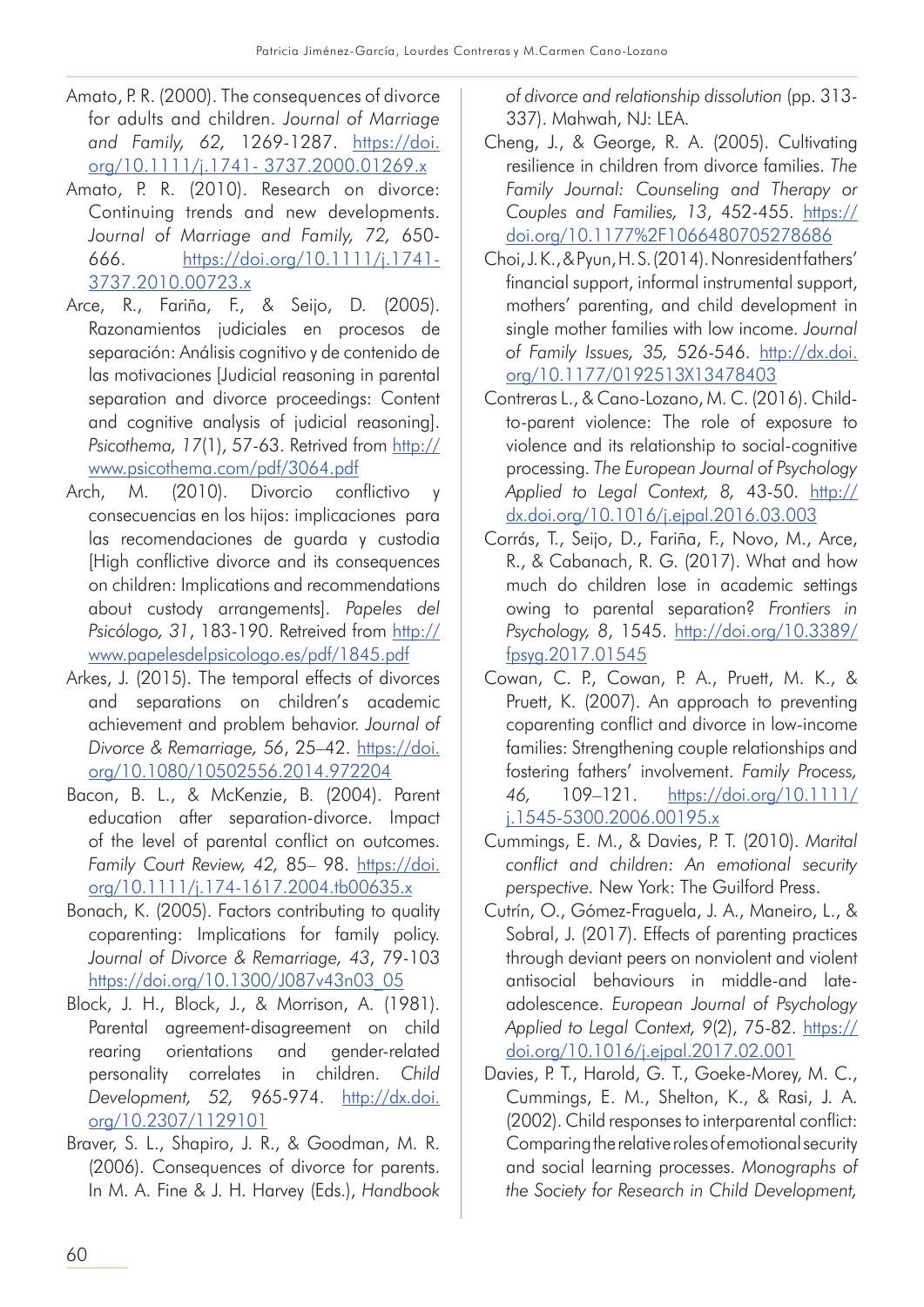*67,* 27-40. https://doi.org/10.1111/1540- 5834.00207

- De La Torre, J. L. (2005). Las relaciones entre padres e hijos después de las separaciones conflictivas [Parents-children relationships after conflictive separations]. *Apuntes de Psicología, 23,* 101-112. Retreived from http://www. apuntesdepsicologia.es/index.php/revista/ article/download/83/85
- Dudak, A. (2013). Fathers claiming custody of their children – clients of psychological and legal counselling. *Procedia Social and Behavioral Sciences, 84,* 1281-1285. https:// doi.org/10.1016/J.SBSPRO.2013.06.744
- Eurostat (2017). *Marriage and divorce statistics.* Retrieved from http://ec.europa.eu/eurostat/ statistics-explained/index.php/Marriage\_and divorce statistics
- Fagan, F. P., & Churchill, A. (2012). *The effects of divorce on children*. Marriage & Religion Research Institute. Retrieved from http:// downloads.frc.org/EF/EF12A22.pdf
- Fariña, F., Parada, V., Novo, M., & Seijo, D. (2017). El Coordinador de Parentalidad: Un análisis de las resoluciones judiciales en España [Parenting Coordinator: An Analysis of Spanish Judicial Reasoning]. *Acción Psicológica, 12*(2), 157- 170. https://doi.org/10.5944/ap.14.2.21346
- Galatzer-Levy, R. M. & Kraus, L. (1999). *The scientific basis of child custody decisions.* New York: Wiley.
- García, T., & Solsona, M. (2011). El divorcio como nudo biográfico. Una revisión de la literatura reciente desde la perspectiva de la vulnerabilidad postdivorcio [The divorce as a biographic nude. A review of recent literature from the postdivorce vulnerability approach]. *Documents d' Anàlisi Geogràfica, 57,* 105- 126. Retrieved from https://ddd.uab.cat/pub/ dag/02121573v57n1/02121573v57n1p105. pdf
- Gerard, J. M., Krishnakumar, A., & Buehler, C. (2006). Marital conflict, parent-child relations, and youth maladjustment: a longitudinal investigation of spillover effects. *Journal of Family Issues, 27,* 951-975. https://doi. org/10.1177/0192513X05286020
- Guillén, N., Roth, E., Alfaro, A., & Fernández,

E. (2015). Youth alcohol drinking behaviour: Associated risk and protective factors. *Revista Iberoamericana de Psicología y Salud, 6,* 53-63. https://doi.org/10.1016/j.rips.2015.03.001

- Hetherington, E. M. (1999). Should we stay together for the sake of the children? In E. M. Hetherington (Ed.), *Coping with divorce, single parenting, and remarriage. A risk and resiliency perspective* (pp. 93-116). Mahwah, NJ: LEA.
- Hopper, J. (2001). The symbolic origins of conflict in divorce. *Journal of Marriage and Family, 63*, 430-445. https://doi.org/10.1111/j.1741- 3737.2001.00430.x
- Kelly, J. B. (2003). Changing perspectives on children's adjustment following divorce. A view from the United States. *Childhood, 10,* 237-254. https://doi. org/10.1177%2F0907568203010002008
- Kelly, J. B., & Emery, R. E. (2003). Children's adjustment following divorce: Risk and resiliency perspectives. *Family Relations, 52,* 352-362. https://doi.org/10.1111/j.1741- 3729.2003.00352.x
- Landsford, J.E. (2009). Parental divorce and children's adjustment. *Perspectives on Psychological Science, 4,* 141-152. https://doi. org/10.1111/j.1745-6924.2009.01114.x
- López-Larrosa, S. (2009). El sistema familiar ante el divorcio: factores de riesgo y protección y programas de intervención [Family system in divorce: risk and protective factors and intervention programs]. *Cultura y Educación, 21,* 391-402. https://doi. org/10.1174/113564009790002436
- López-Larrosa, S., Sánchez-Souto, V., & Mendiri, P. (2012). Los adolescentes y el conflicto interparental destructivo: impacto en la percepción del sistema familiar y diferencias según el tipo de familia, la edad y el sexo de los adolescentes [Adolescents and destructive interparental conflict: Impact on the perception of the family system and differences by adolescents' type of family, age and sex]. *Universitas Psychologica, 11,* 1255-1262. Retreived from http://revistas.javeriana.edu.co/ index.php/revPsycho/article/view/1255
- Madden-Derdich, D. A., & Leonard, S. A. (2000). Parental role identity and fathers' involvement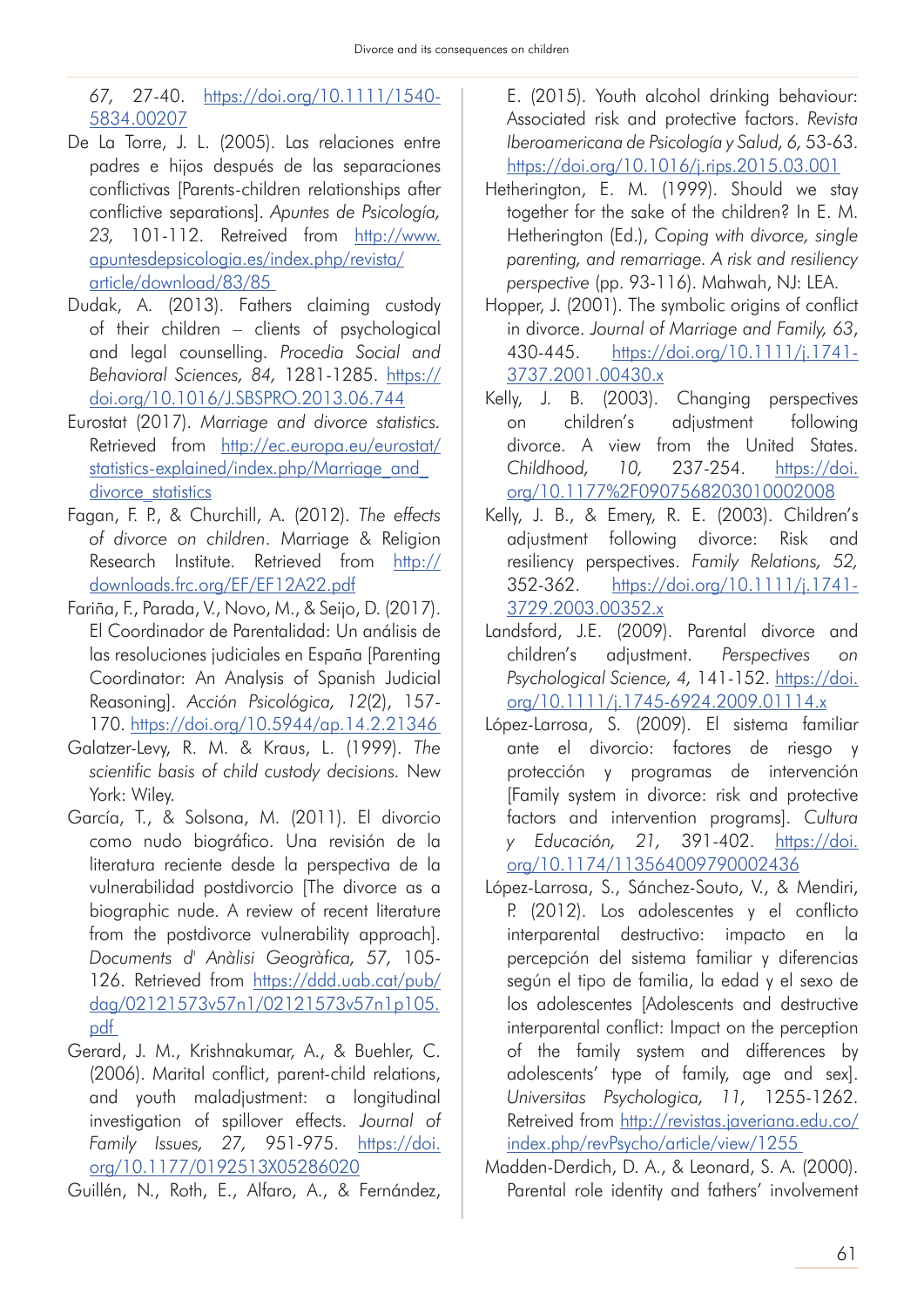in coparental interaction after divorce: fathers' perspectives. *Family Relations, 49,* 311–318. https://doi.org/10.1111/j.1741- 3729.2000.00311.x

- Madden-Derdich, D. A., Leonard, S. A., & Christopher, F. S. (1999). Boundary ambiguity and coparental conflict after divorce: An empirical test of a family systems model of the divorce process. *Journal of Marriage and the Family, 61,* 588-598. https://doi. org/10.2307/353562
- Markham, M. S., & Coleman, M. (2012). The good, the bad, and the ugly: divorced mothers´ experiences with coparenting. *Family Relations, 61*, 586-600. https://doi.org/10.1111/ j.1741-3729.2012.00718.x
- Markham, M. S., Ganong, L. H., & Coleman, M. (2007). Coparental identity and mothers' cooperation in coparental relationships. *Family Relations, 56,* 369-377. https://doi. org/10.1111/j.1741-3729.2007.00466.x
- Martiñón, J. M., Fariña, F., Corrás, T., Seijo, D., Souto, A., & Novo, M. (2017). Impacto de la ruptura de los progenitores en el estado de salud física de los hijos [Impact of family breakup on the physical health of children]. *European Journal of Education and Psychology, 10,* 9–14. http://dx.doi.org/10.1016/j. ejeps.2016.10.002
- McIntosh, J., & Long, J. (2005). Current findings in Australian children in postseparation disputes: Outer conflict, Inner discord. *Journal of Family Studies, 11,* 99-109. https://doi. org/10.5172/jfs.327.11.1.99
- Mitcham-Smith, M., & Henry, W. J. (2007). Highconflict divorce solutions: parenting coordination as an innovative co-parenting intervention. *The Family Journal, 15,* 368-373. https://doi. org/10.1177/1066480707303751
- Montero, I., & León, O. G. (2007). A guide for naming research studies in Psychology. *International Journal of Clinical and Health Psychology, 8,* 693-703. Retreived from http:// www.aepc.es/ijchp/GNEIP07\_es.pdf
- Morgado, B. (2008). *Experiencia del divorcio parental y ajuste psicológico infantil [Experience of parental divorce and children psychological adjustment].* (Doctoral thesis, University of

Sevilla, Faculty of Psychology, Spain). Retreived from https://idus.us.es/xmlui/bitstream/ handle/11441/15479/Y\_TD\_PS-PROV5. pdf?sequence=-1&isAllowed=y

- Morgado, B. (2010). La relación con el padre tras el divorcio: la mirada de niños y niñas [Relationship with noncustodial father after divorce: children's points of view]. *Estudios de Psicología, 31,* 39-59. https://doi. org/10.1174/021093910790744554
- Moura, O., Andrade, R., Rocha, M., & Mena, P. (2010). Children's Perception of Interparental Conflict Scale (CPIC): Factor structure and invariance across adolescents and emerging adults. *International Journal of Testing, 10,* 364-382. https://doi.org/10.1080/1530505 8.2010.487964
- Musitu, G., Martínez, B., & Murgui, S. (2006). Conflicto marital, apoyo parental y ajuste escolar en adolescentes [Marital conflict, parents support and scholar adjustment in adolescents]. *Anuario de Psicología, 37,* 247- 258. Retreived from http://www.redalyc.org/ articulo.oa?id=97012834003
- Overbeek, G., Vollebergh, W., De Graaf, R., Schulte, R., De Kemp, R., & Engels, R. (2006). Longitudinal associations of marital quality and marital dissolution with the incidente of DSMIII-R disorders. *Journal of Family Psychology, 20,*  284-291. https://doi.org/10.1037/0893- 3200.20.2.284
- Pinheiro, C. (2014). Relación parental, autoestima y sintomatología depresiva en jóvenes adultos. Implicaciones de los conflictos interparentales, coalición y triangulación [Parental relationship, self-esteem and depressive symptomatology in young adults]. *Universitas Psychologica, 13,*  15-29 https://doi.org/10.11144/Javeriana. UPSY13-3.rpas
- Rappaport, S. R. (2013). Deconstructing the impact of divorce on children. *Family Law Quarterly, 47,* 353-377. Retreived from https://www.jstor. org/stable/24576133?seq=1#page\_scan\_ tab contents
- Seijo, D., Fariña, F., Corrás, T., Novo, M., & Arce, R. (2016). Estimating the epidemiology and quantifying the damages of parental separation in children and adolescents. *Frontiers in*